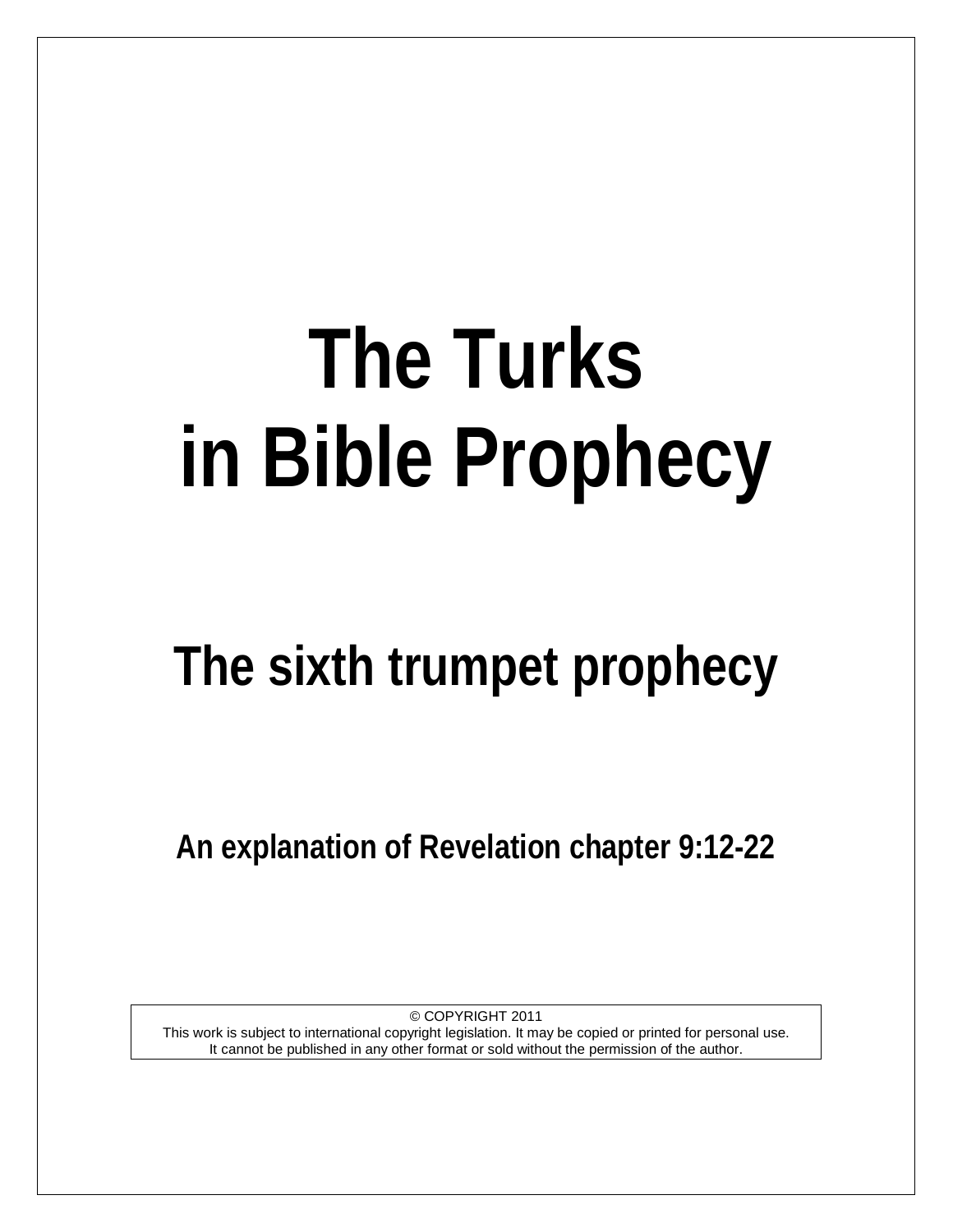# Contents

<span id="page-1-0"></span>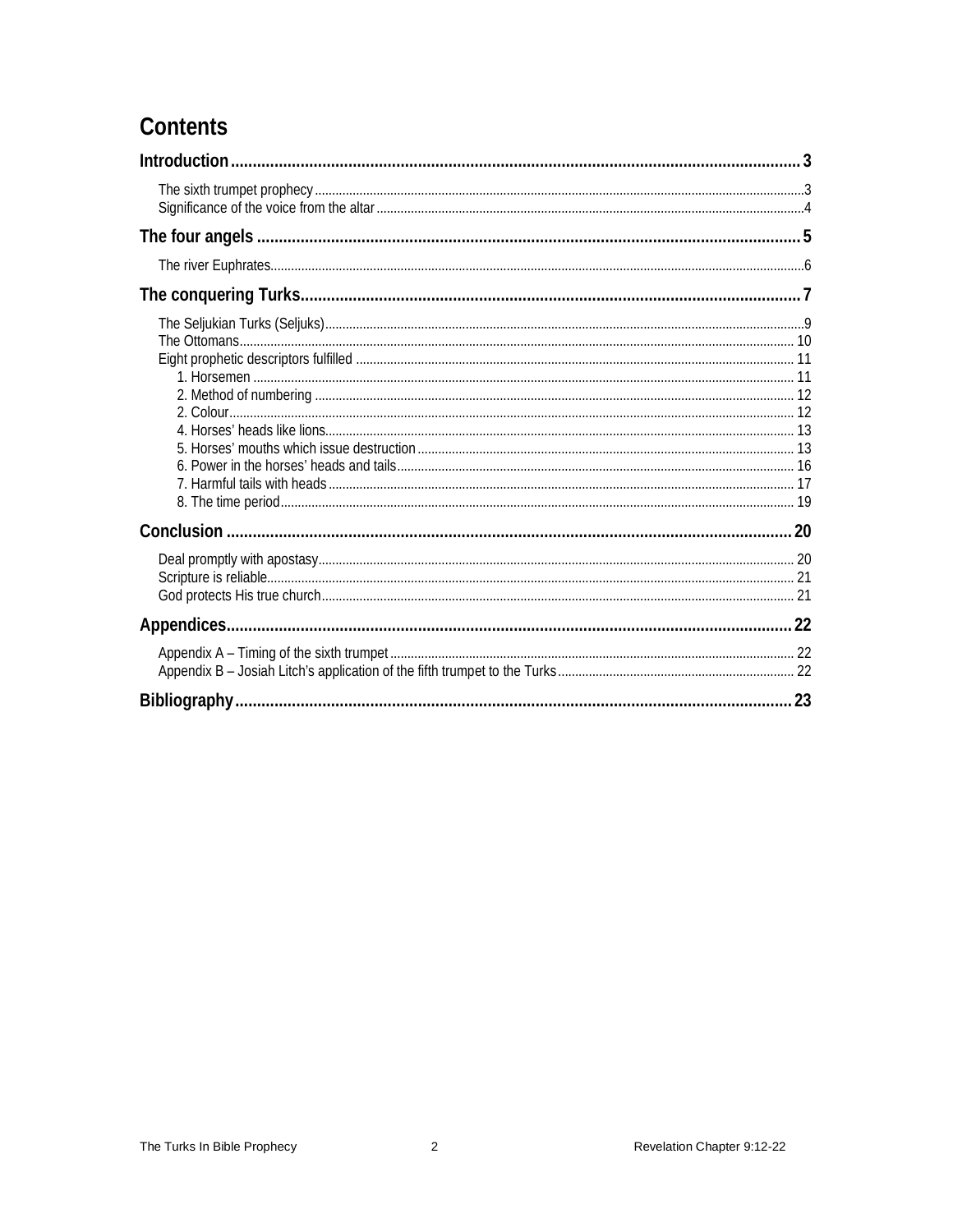# **Introduction**

<span id="page-2-0"></span>**The sixth trumpet prophecy**

*13 Then the sixth angel sounded: And I heard a voice from the four horns of the golden altar which is before God, 14 saying to the sixth angel who had the trumpet, "Release the four angels who are bound at the great river Euphrates."*

*<sup>15</sup> So the four angels, who had been prepared for the hour and day and month and year, were released to kill a third of mankind.* 

*<sup>16</sup> Now the number of the army of the horsemen was two hundred million; I heard the number of them.* 

*<sup>17</sup> And thus I saw the horses in the vision: those who sat on them had breastplates of fiery red, hyacinth blue, and sulfur yellow; and the heads of the horses were like the heads of lions; and out of their mouths came fire, smoke, and brimstone.* 

*<sup>18</sup> By these three plagues a third of mankind was killed—by the fire and the smoke and the brimstone which came out of their mouths.* 

#### *<sup>19</sup> For their power is in their mouth and in their tails; for their tails are like serpents, having heads; and with them they do harm. Revelation 9:12-19*

The sixth trumpet prophecy is the second of the three *woe* trumpets.

The first woe was the Arab invasion represented by the torment unleashed by the locusts of the five month period.<sup>[1](#page-2-2)</sup> However it was not limited to only one third of men, as occurs with the rest of the trumpets. The reason is that the Arabs in their conquests of the Roman Empire would conquer almost two thirds of the empire's territory, including all of the Eastern Roman Empire and a large section of Western Rome.

<span id="page-2-1"></span>Each woe appears to be more severe than its predecessor. Whereas the first woe, the fifth trumpet, tormented men, this second woe is to slay *a third of mankind*.

<span id="page-2-2"></span><sup>1</sup> Refer chapter 14, *Tormented by Locusts for five months*.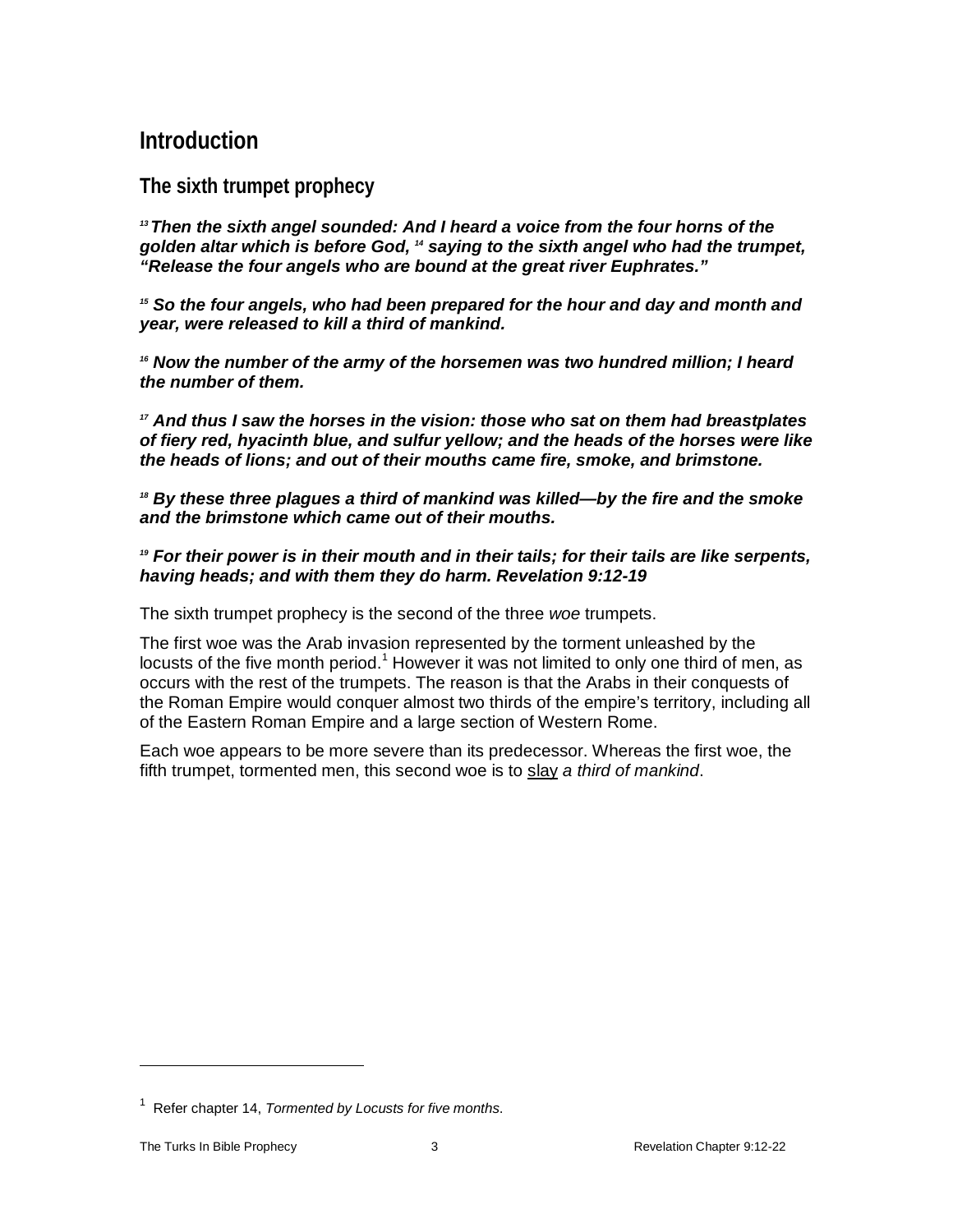# **Significance of the voice from the altar**

The second woe commences with a voice from the horns of the golden incense altar in the first apartment of the heavenly temple. This is significant for three reasons:

- 1. It sets the timing for the sixth trumpet. The ministration in the heavenly sanctuary from 31AD to 1844 took place in the first apartment of the Temple. There Jesus ministered at the incense altar before the eternal throne. The fact that the voice is heard from the altar indicates that the priestly ministry continues to be based there, indicating that the period in which the sixth trumpet sounds must be prior to 1844 (see Appendix A).
- *2.* Sometimes in Scripture the location of a voice indicates an area where transgression prevails. For instance, in Genesis 4:9 when God came to question Cain about his murder of Abel, He asked him *Where is Abel your brother?* Cain replied, *I do not know. Am I my brother's keeper?* In response the Lord said to Cain

*The voice of your brother's blood cries to me from the ground. Genesis 4:10*

The ground was where Abel's blood had been spilt.

Again in Habbakuk scripture speaks of the sins of Babylon and how judgment would come on her:

*For the stone will cry out from the wall, and the beam from the timbers will answer it. Habakkuk 2:11*

That was the location where Babylon had committed her crimes.

3. The altar of incense that is depicted under the sixth trumpet represents the intercession of Christ. It was the predominant area where the professed church of the day had apostatized. God's professed people had become deeply involved in seeking the intercession of saints and martyrs. The voice from the altar under the sixth trumpet was from the place of true intercession, which they had profoundly neglected.

<span id="page-3-0"></span>In the exposition of the first four trumpets it was revealed that there were judgments of God upon apostasy which were a response to the prayers of His true people.[2](#page-3-1) The sixth trumpet is a judgment upon the apostate Christians of that day who had established a false form of priestly intercession, and as a result the commands in this prophecy are issued.

<span id="page-3-1"></span><sup>2</sup> Refer to chapter 12, *Visogoths, Vandals, Huns & Heruli*.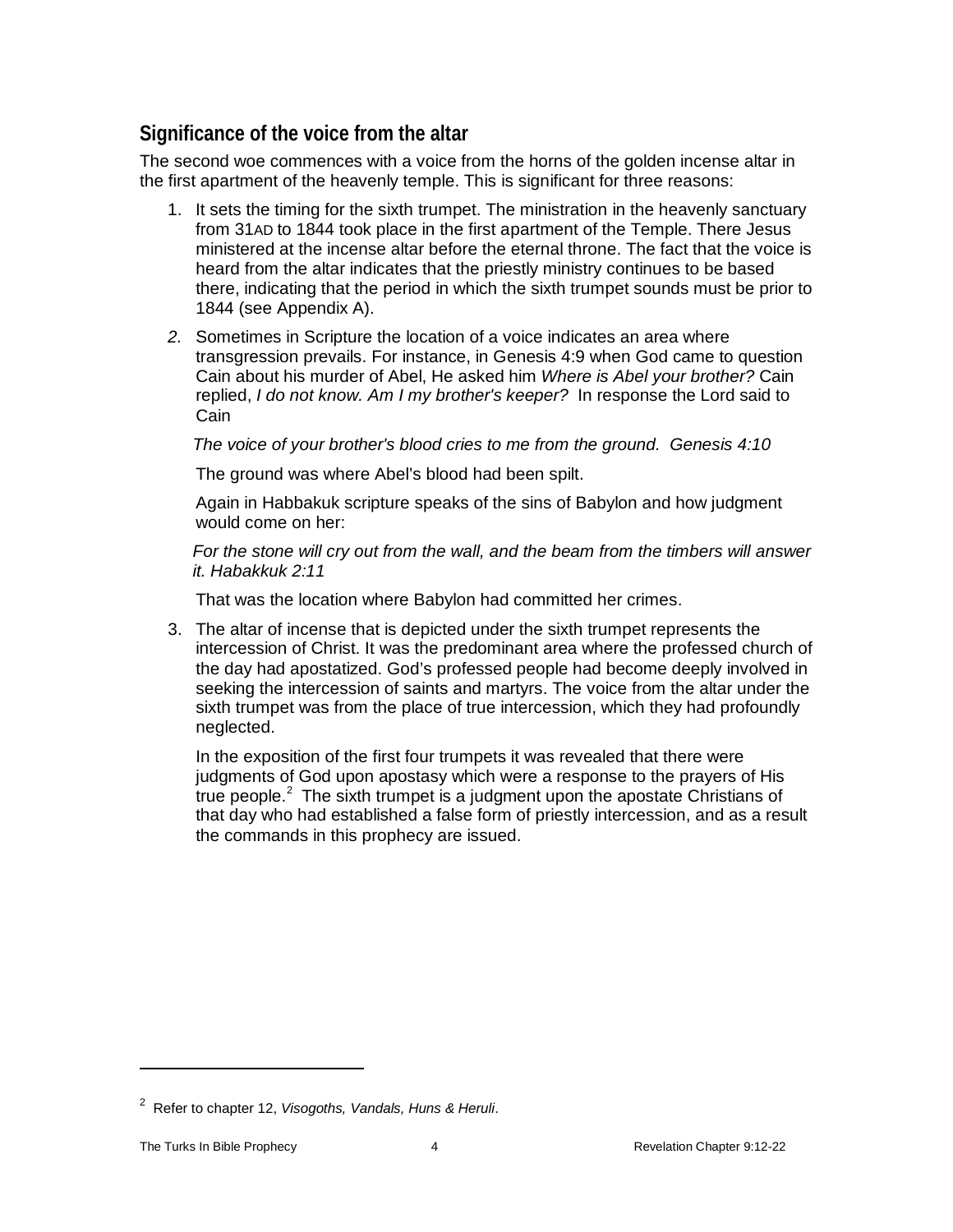# **The four angels**

#### *….loose the four angels that are bound at the great river Euphrates. v14*

This term, *the four angels*, has been a problem through the years for many scholars. It has been their main objection to the position that the Turks fulfilled the sixth trumpet prophecy as nothing about the Turkish power corresponded correctly to the four angels.

One attempt to explain the four angels is that they were the four Turkish caliphates. $3$  But the four Turkish caliphates were not yet in existence, and when they were finally formed most of them had no connection with the Euphrates. The four Turkish caliphates, it is claimed, were at Baghdad, Aleppo, Damascus and Iconium in Asia Minor. However, there were actually at least five caliphates, as follows:

- 1. Baghdad on the Tigris in Iraq
- 2. Aleppo in Syria
- 3. Damascus in Syria
- 4. Roum (Nice & Iconium) in Asia Minor
- 5. Kerman in South Persia [4](#page-4-1)

Iconium and Nice in Asia Minor could never be considered to be in the region of the Euphrates. Baghdad was situated on a canal from the Euphrates where it joined the Tigris. Therefore it is questionable whether the caliphate of Baghdad could be counted as being in the region of the Euphrates. Aleppo was about 100 kilometres from the Euphrates so its inclusion would also be doubtful. Damascus was many more kilometres across the desert from the Euphrates and its caliphate was not united with the Ottoman Turks until 1517 AD (64 years after the fall of Constantinople in 1453 AD). Only the Roum caliphate in Asia Minor was involved in the downfall of Eastern Rome.<sup>[5](#page-4-2)</sup>

However the prediction declared that the four angels are *released* from the river Euphrates. So what could the four angels represent? Scripture must interpret Scripture. The book of Revelation reveals clues concerning the four angels in Chapter 7. This latter-day prophecy pictures four angels holding the four winds so that they should not blow on the earth until the servants of God are sealed in their foreheads. This is a latterday prophecy depicting heavenly agencies holding back the judgments of God until a special work is completed.

The four angels of the sixth trumpet are most likely the same four angels. They may be understood to be the agents of God controlling the powers that would bring judgments and punishments upon the world. The six trumpets are judgments on the Roman Empire and these four angels could be the same divine agents who were to release the powers that would bring punishment upon that empire.

<span id="page-4-0"></span><sup>&</sup>lt;sup>3</sup> Uriah Smith, *Thoughts on Daniel and the Revelation* (Battle Creek, MI.: Review and Herald Publishing Assn., 1881), 506.

<span id="page-4-1"></span><sup>4</sup> Roy A Anderson, *Unfolding Revelation* (Mountain View CA: Pacific Press Publishing Assn, 1953), 92.

<span id="page-4-2"></span><sup>5</sup> Edward B. Elliot, *Horae Apocalypticae* (London: Seeley, Jackson and Halliday, 1862), 487-489.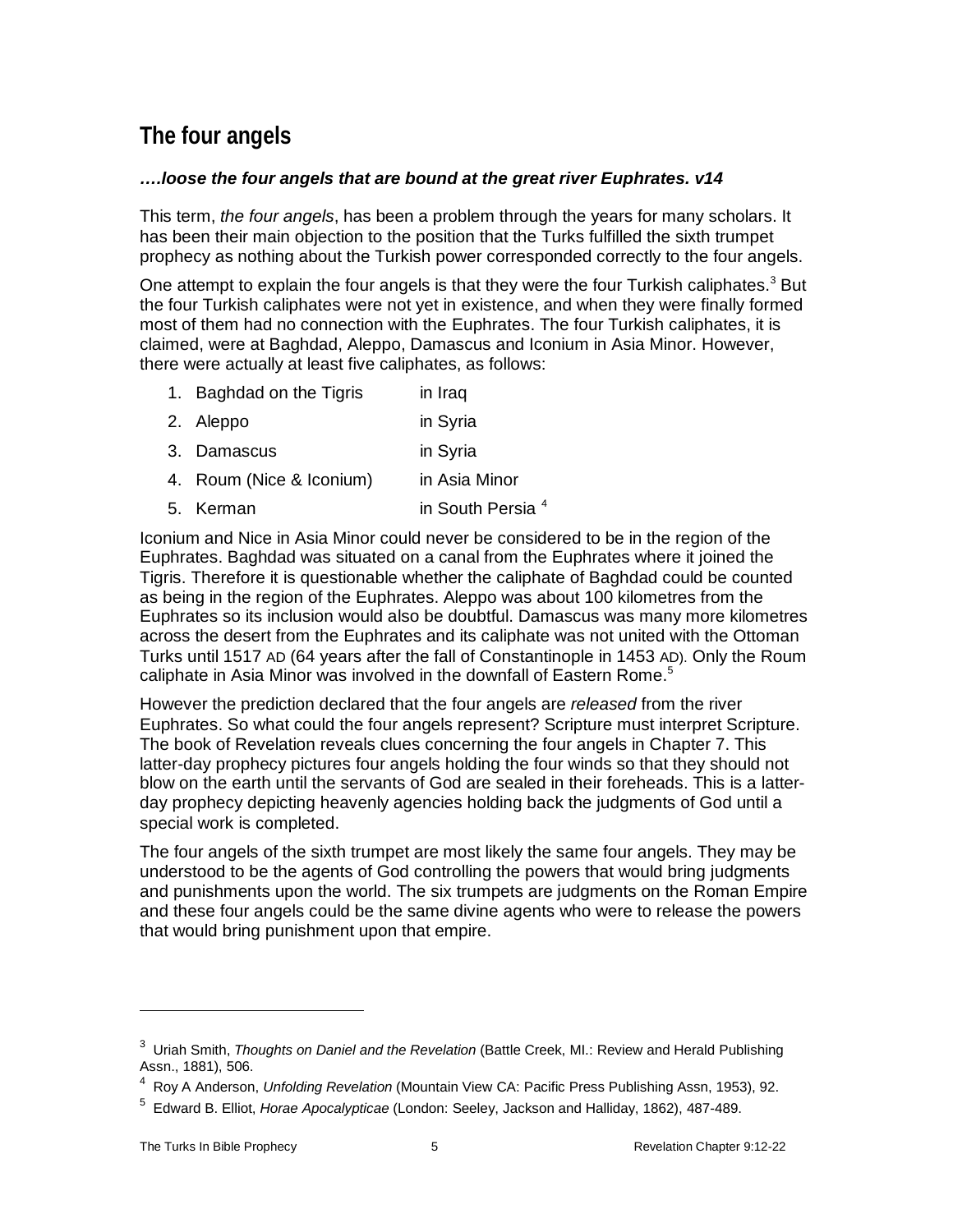On the other hand, the term *four angels* in some manuscripts reads *four winds*. [6](#page-5-1) If this is the application, then the command would be more understandable: *Release the four*  winds *…bound at the great river Euphrates*. This reading makes better sense, especially when associated with the Euphrates.

# <span id="page-5-0"></span>**The river Euphrates**

We need to understand what the Euphrates River represents. Generally, in the past, a literal interpretation has been given to this word and it has been claimed that the Euphrates represents the country through which it flows. $4$  But the difficulty with this interpretation is that the area where the Turks existed at that period was far beyond the Euphrates. It would be more correct to conclude that the Euphrates was the Western boundary of the area where the Turks then resided. This understanding is well supported.

When we turn to the Old Testament, upon which the book of Revelation is based, the Euphrates is seen to have a much greater significance. The term *Euphrates* is employed in two different ways. First, it was the designated boundary of literal Israel.<sup>[7](#page-5-3)</sup> Any power invading Israel from the North must pass over the Euphrates. Second, the term *Euphrates* is used to refer to an invading, destroying power.

The word *Euphrates* according to Dr Strong, means *to break forth - rushing*. It seems that this meaning was based on the fact that when the snows of Mt. Ararat melted, the Euphrates became a roaring, raging torrent which often overflowed its banks. This phenomenon was employed in the Old Testament to represent an overflowing, invading power. Isaiah declares

*Woe to the multitude of many people who make a noise like the roar of the seas, And to the rushing of nations that make a rushing like the rushing of mighty waters! The nations will rush like the rushing of many waters; But God will rebuke them and they will flee far away, And be chased like the chaff of the mountains before the wind, Like a rolling thing before the whirlwind. Isaiah 17:12-13*

Again the actual river Euphrates is referred to as representing the Assyrians when they invaded Israel

*Now therefore, behold, the Lord brings up over them the waters of the River, strong and mighty - The king of Assyria and all his glory; He will go up over all his channels and go over all his banks. He will pass through Judah, he will overflow and pass over, He will reach up to the neck; And the stretching out of his wings will fill the breadth of Your land, O Immanuel. Isaiah 8:7-8*

<span id="page-5-1"></span><sup>&</sup>lt;sup>6</sup> Ibid. 495 (footnote re Griesbach, Knittel, Primasius & Ambrose Arnsbert.)

<sup>4</sup> Uriah Smith, *Thoughts on Daniel and the Revelation* 506.

<span id="page-5-3"></span><span id="page-5-2"></span> $7$  Genesis 15:18-21; 1 Kings 4:21, 24-25.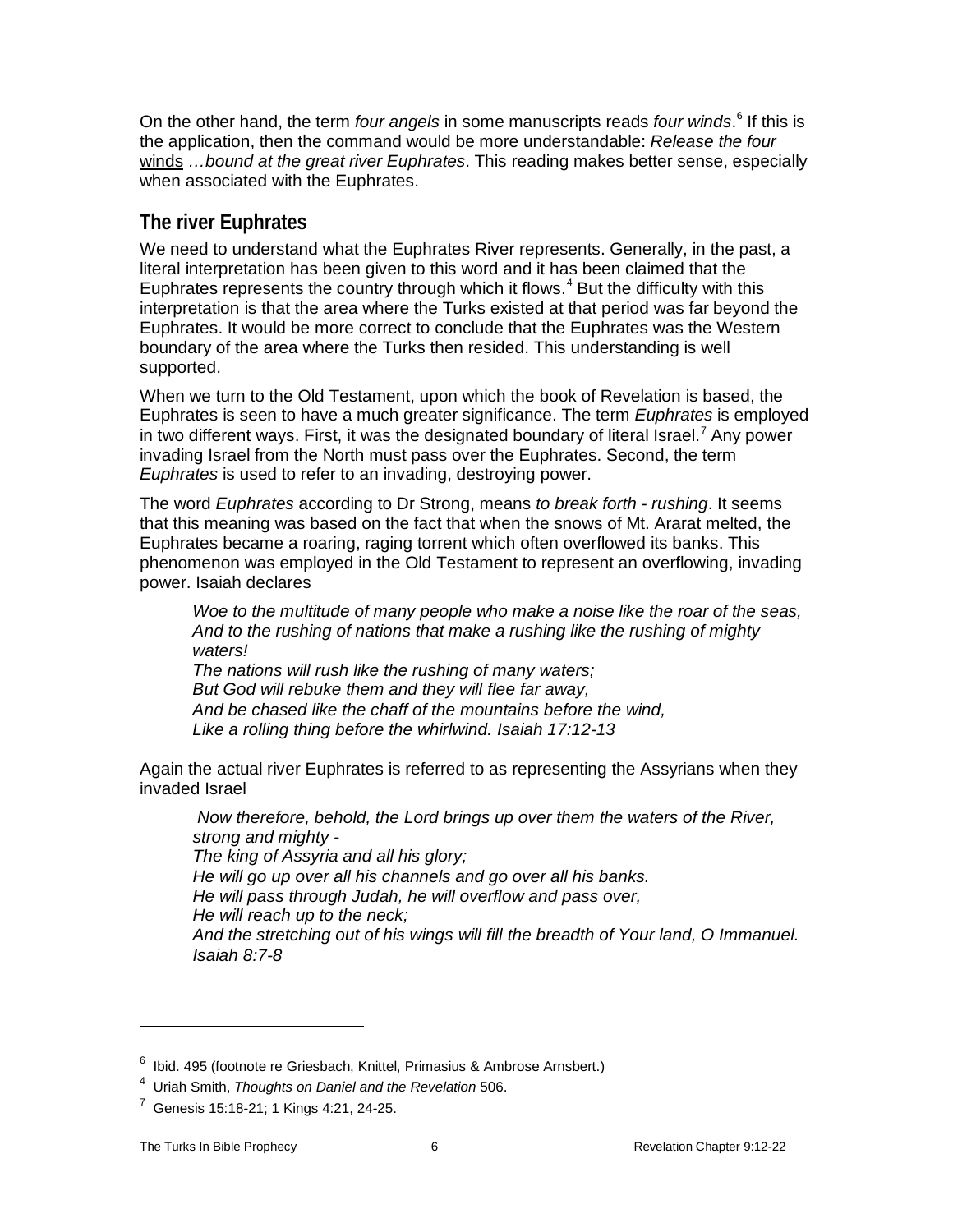The prophet likens the Assyrian power to the overflowing of the Euphrates in flood. Thus the Euphrates represents a rushing, invading power. This is also how the term is employed in the sixth plague of Revelation 16. When the supporters of spiritual Babylon are inspired by their leaders to rise up and overflow and destroy the saints of God, Heaven in response dries up *the waters of the Euphrates* - turning aside the invading, destroying peoples and delivering God's people.<sup>[8](#page-6-1)</sup>

Likewise in the sixth trumpet of Revelation 9:14 the Euphrates represents a rushing invading destroying power. The command is given

*Release the four angels* (or four winds) *who are bound at the great river Euphrates*

so that they might perform their work of destruction.

# <span id="page-6-0"></span>**The conquering Turks**

In the following two verses a mighty invasion is described.

*So the four angels, who had been prepared for the hour and day and month and year, were released to kill a third of mankind. Now the number of the army of the horsemen was two hundred million; I heard the number of them. Revelation 9:15-16*

Here is presented an army of horsemen poised to invade a third of the Roman Empire. Who were these horsemen? There are at least eight identification points given in the prophecy:

- 1. The type of army horsemen (or cavalry)
- 2. How they are numbered
- 3. The colour of their uniforms
- 4. Their courageous and destructive spirit
- 5. Their destroying power would appear to issue from the horses' mouths
- 6. Their power (authority) is in their mouths and tails
- 7. Their tails are like serpents they had heads, and with them they harm
- 8. An allotted period of time is given in which they kill or slay.

After the reign of the Arabs of the fifth trumpet, which power matched exactly the eight points of the prediction and invaded Eastern Rome and destroyed it? It was the Turks, also known as Turkomans.

Where did these Turks originate? They were a numerous people situated in central Asia who were descendants of Japheth, of the family of Magog. The Turkish race was comprised of five branches: the Kipchaks, Uigurs, Kanklis, Kalaches and the Kaluks. They had three language groups with six different alphabets. They were closely related to the Mongols and were involved with them four times in their career of conquest.

The Turks were known as the Scythians by the Greeks, and formed a loosely knit empire from the Volga River (at their peak) north of the Caucasus and the Caspian Sea, right

<span id="page-6-1"></span><sup>8</sup> Refer to chapter 28, *The Drying up of the River Euphrates*.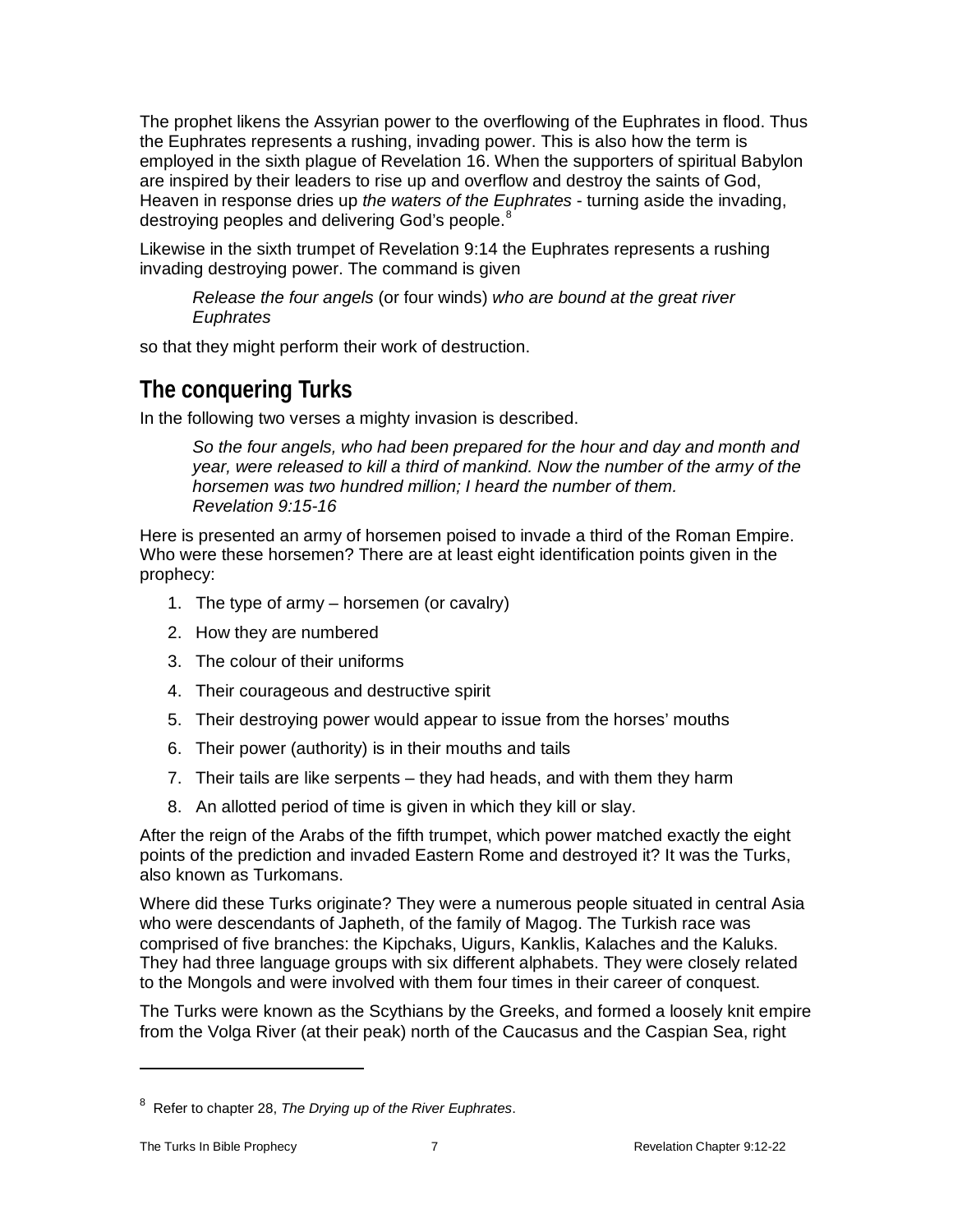across to the East, to Lake Baikal and North China. The Oxus River, north of Persia, was their southern boundary. That vast expanse of territory was the area they ruled.

In 308-589 AD northern China was under Turkish control. In 562 Mokan, a Turkish ruler, ruled from the Volga River to Lake Baikal, a distance of about 10,000 kilometres. Edward Gibbon says that it took their caravans six months to travel from Samarkand (North of Persia) to Northern China.

In 800 AD Turkish soldiers were employed as mercenaries by the Arabian caliphs in Baghdad. As a consequence, before very long, Turkish officers had taken control of the territories where the Caliph reigned, which is how the Turks first emerged in the Middle  $Fast<sup>9</sup>$  $Fast<sup>9</sup>$  $Fast<sup>9</sup>$ 



**Figure 1 –** the extent of Turkish power at various intervals between the fourth and sixteenth centuries AD.

By 960 AD the Turks had become established in Persia and set up an empire in East Persia which extended into India. They conquered a large section of India and this resulted in the formation of the famous Mogul empire, a Muslim state under the remarkable and renowned Mahmoud. Around Delhi, even today, remnants of the Mogul Empire can be seen, including the emblematic Taj Mahal.

<span id="page-7-0"></span>By 1030 AD the Seljuk tribe of the Turks had migrated into Khorosan (the north eastern province of Persia) because related peoples, already settled there, invited them to join them.

<span id="page-7-1"></span><sup>9</sup> Henry Smith Williams, *Historians History of the World* (New York: Hooper Jackson, 1907), 24:257-272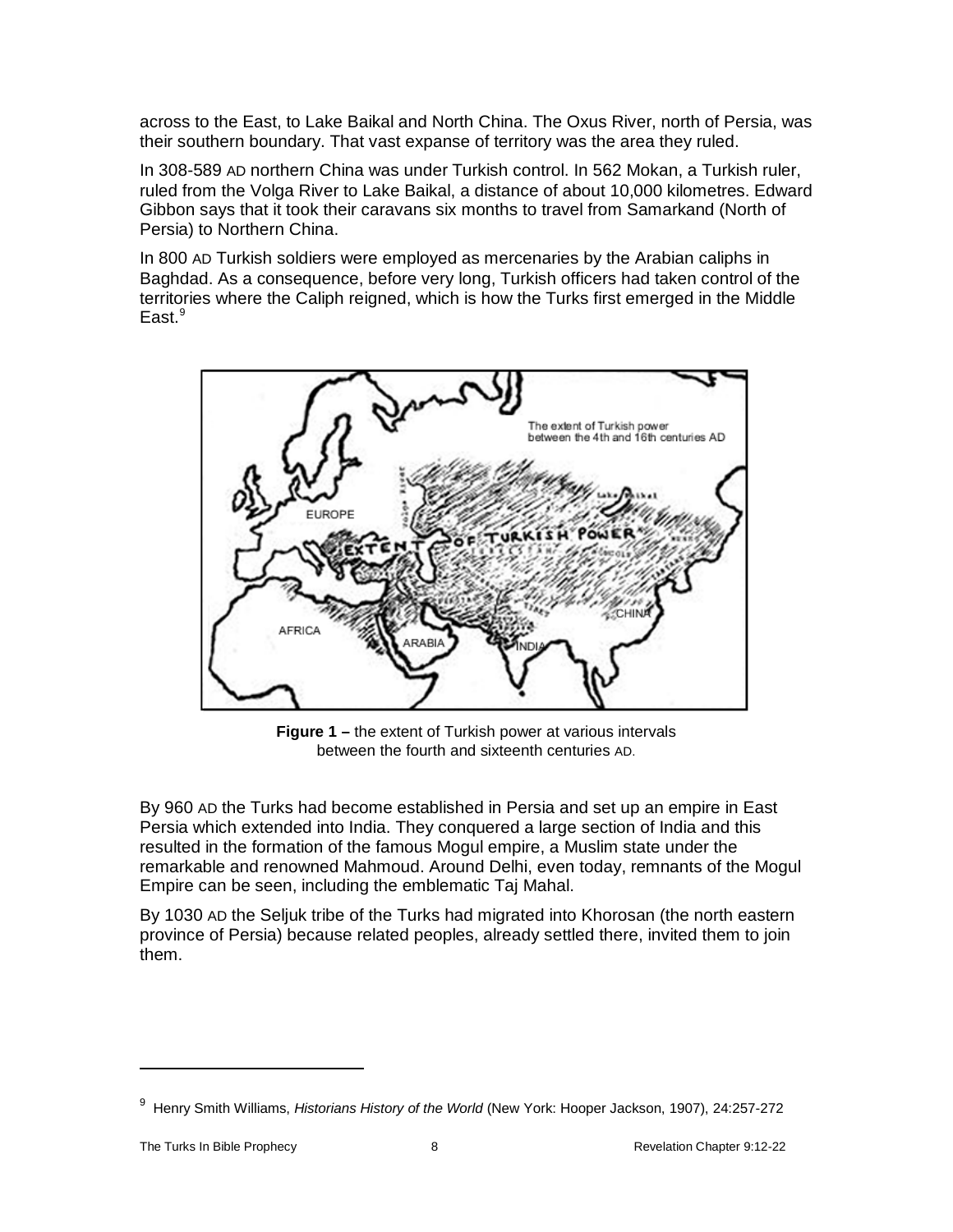# **The Seljukian Turks (Seljuks)**

The Seljuks developed into a dominant power. They overthrew the Turks who had occupied the area and before long they were invited by the Arabian caliph at Baghdad to aid and protect him. In this manner the leader of the Seljuks, a man called Togrul Beg, became the first Lieutenant of *the prophet*, and a controlling power in Persia.

From this position they prepared their mission to invade and destroy the Roman Empire. They poised for their assault in the area east of the Euphrates. This river could correctly be identified as the boundary between the Turks and the Roman Empire. Edward Gibbon, speaking of the beginning of the Turkish invasion under the nephew of Togrul Beg, stated

#### *Alp Arslen passed the Euphrates at the head of the Turkish cavalry.[10](#page-8-0)*

The initial Turkish conquests embraced Armenia and Georgia. The Seljuks then confronted the great Roman army from Constantinople led by the emperor. This was the decisive battle of Melazkerd, (now Malazgirt) in 1071 AD, near the headwaters of the river Euphrates. The army of Eastern Rome was soundly defeated and the Seljuks took control of the Middle East. They conquered Syria and Asia Minor, setting up their capital at Nice, the birthplace of the Nicaean Creed. Professor Davis in his history states

#### *The Turks in the 10 years following 1071 burned their way clear across Asia Minor almost to within sight of Constantinople.*[11](#page-8-1)

The Seljuks then conquered Arabia, Yemen, Egypt and West Africa, and further extended their empire eastward to the Indus River - the border of India. Northwards they conquered territory clear across to Kashgar on the Chinese border. It was while they controlled the Middle East that appeals were made to Europe to deliver Palestine from the Turks. This resulted in the establishment of the Crusades.



**Figure 2:** The Crusades against the Seljukian Turks

<span id="page-8-0"></span><sup>&</sup>lt;sup>10</sup> Edward Gibbon, *The History of the Decline and Fall of the Roman Empire* (London: Strahan and Cadell, 1789), 6:253.

<span id="page-8-1"></span><sup>11</sup> William S. Davis, *A Short History of the Near East* (New York: Macmillan, 1922), 78.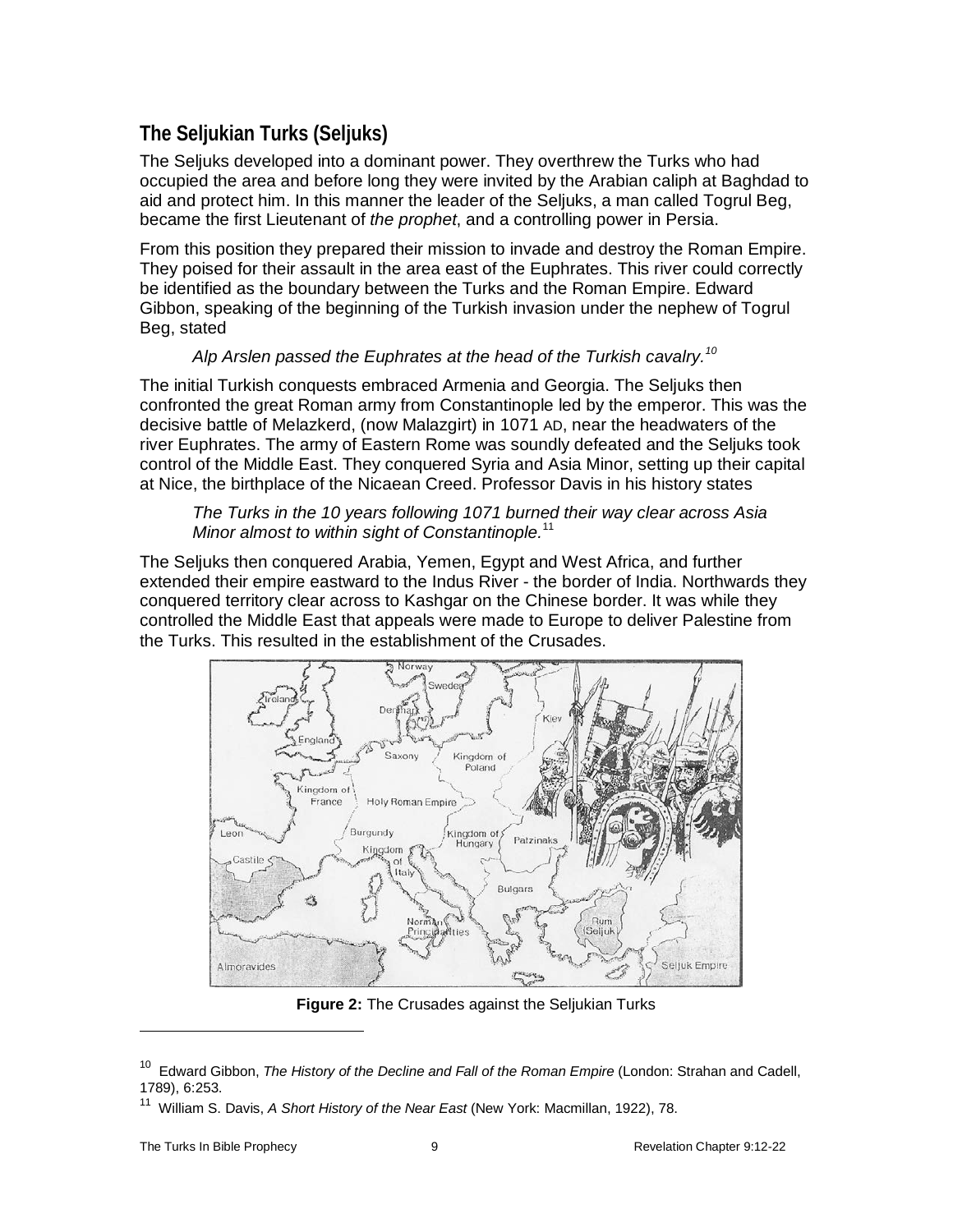The crusaders drove the Turks out of much of Asia Minor, forcing them to remove their capital from Nice to Iconium. Later the Seljuk power was well nigh destroyed by the Tartars, under Tamerlane, when they overran the Middle East. The Mogul's empire reached from the Sea of Japan in North China right across to the Caspian Sea. In Moscow today you can see memorials of mighty battles that were fought by the Russians against the Tartars.

<span id="page-9-0"></span>

**Figure 3:** The East at the time of the Crusades.

# **The Ottomans**

The Mongols under Tamerlane soon disappeared but they had driven out many other Turkish tribes from Turkestan. One tribe migrated to Asia Minor, under the leadership of Othman. This tribe joined a remnant of the Seljuk Turks at Iconium and subsequently developed into the dominant power of Asia Minor, conquering the territory.

Othman and his successors set their sights upon Constantinople, the capital of Eastern Rome. It was the Ottoman Turks in particular who fulfilled the specifications of the sixth trumpet. The Seljuk Turks prepared the way but the task was completed by the Ottomans. The eight points of identification in the prophecy, especially the latter ones, apply particularly to them.

Note the comments of some historians concerning the Turks in their attacks upon Eastern Rome. Finlay, a historian of Greece, notes the similarity of the Turkish attacks to the attacks of the Goths upon western Rome, and it was the Goths who fulfilled three of the four first trumpets.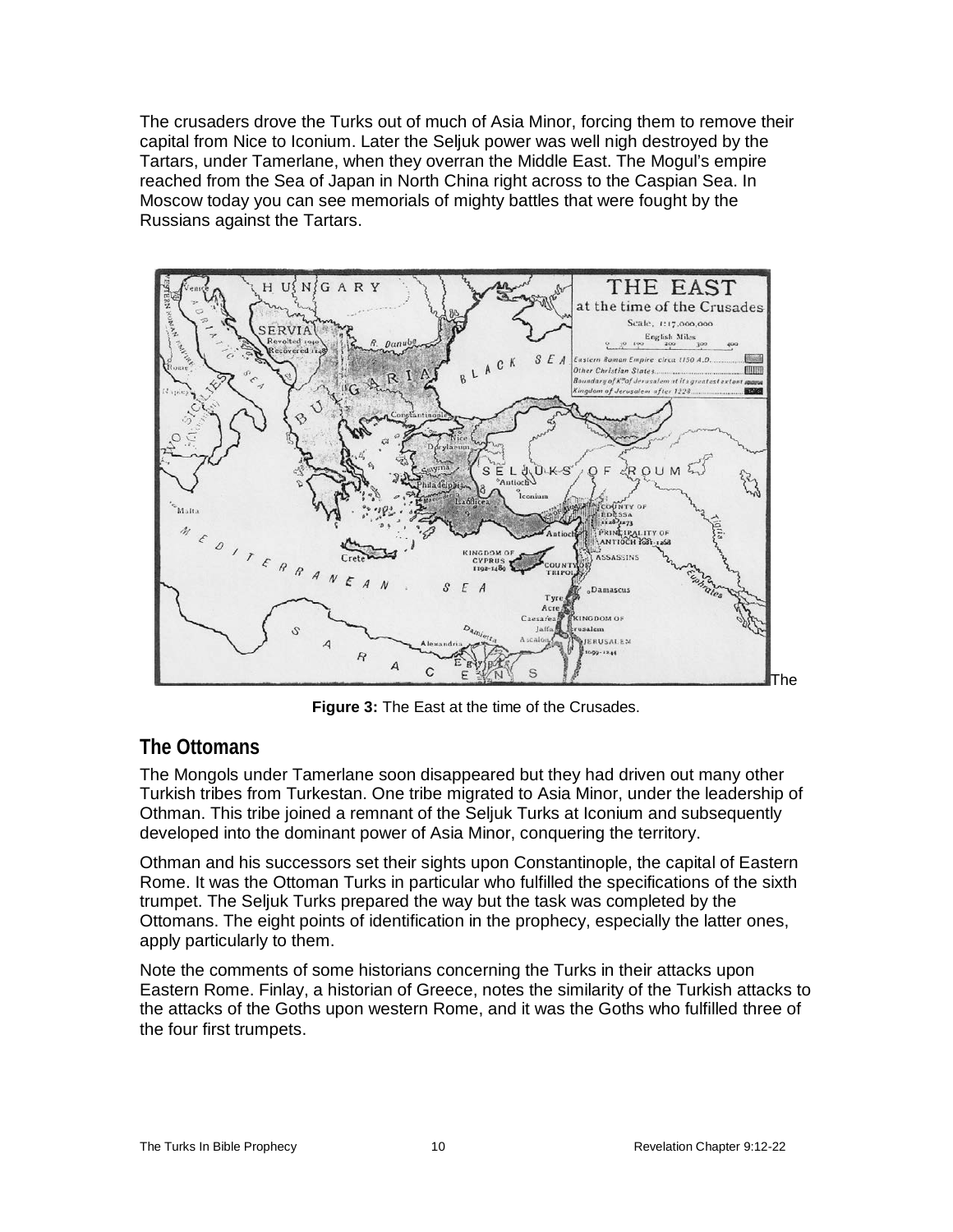*The Turks in Asia Minor acted a part not unlike that which the Goths had acted in the history of the western empire.[12](#page-10-2)*

Professor Vambery, a historian of the Levant says

*Alp Arslan was the first Turkish chieftain who led Turkish cavalry across the Euphrates, and brought the classic and sacred ground of Western Asia under the dominion of the race which rules it to this day.[13](#page-10-3)*

#### <span id="page-10-0"></span>**Eight prophetic descriptors fulfilled**

#### <span id="page-10-1"></span>**1. Horsemen**

The first point of identification was that the invading army would comprise numerous horsemen.

*Now the number of the army of the horsemen was…*

So numerous were they that the prophet declared, *I heard the number of them in vision*, indicating their vast number.

Edward Gibbon, the skeptic and unconscious commentator of the Apocalypse, described the invasion of the Turks in the following manner

*The myriads of Turkish horse overspread a frontier of 600 miles from Taurus to Azeroum and the blood of 130,000 Christians was a grateful sacrifice to the Arabian prophet* (to the Muslim religion). [14](#page-10-4)

Notice that the Turkish horsemen spread over a 600 mile frontier, from Taurus (near Tarsus) in the south east corner of Asia Minor, right up to the Black Sea. For 600 miles, the Turkish horse extended. Gibbon continues,

*200,000 soldiers marched under his banners.*[15](#page-10-5)

These were all horsemen. A French writer who visited Asia Minor in 1433 speaks of *the innumerable host of cavalry* of the Turks. Hezekiah Holland, who published a book in 1650 on the sixth trumpet, made the following observation

*I well remember that living in the University of Ireland, a gentlemen that newly came from Scangrown or Alexandretta, told me he saw the Turkish army march by to recover Badget or Babylon, and that the army was over a week marching by, consisting of fifteen hundred thousand men. [16](#page-10-6)*

1,500,000 horsemen! No wonder the prophet said *I heard the number of them*. But weren't horses the modus operandi of every army in that era? Wasn't the horse typically used as a means of warfare in that era? It is true that there were numerous armies in the

<span id="page-10-2"></span><sup>12</sup> George Finlay, *A History of Greece* (London: Clarendon Press, 1877), 3:89.

<span id="page-10-3"></span><sup>13</sup> Arminius Vambery, *History of Bokhara* (London: HS King & Co, 1873), 96.

<span id="page-10-4"></span><sup>&</sup>lt;sup>14</sup> Edward Gibbon, *The History of the Decline and Fall of the Roman Empire* 6:252.

<span id="page-10-5"></span><sup>15</sup> Ibid. 6:260.

<span id="page-10-6"></span><sup>&</sup>lt;sup>16</sup> Hezekiah Holland, An Exposition ... upon the Book of Revelation of St John (London: T Ratcliffe & E Mottershed, 1650), quoted in W.A. Spicer, *Beacon Lights of Prophecy* (Takoma Park, WA: Review and Herald Publishing Assn, 1935), 238.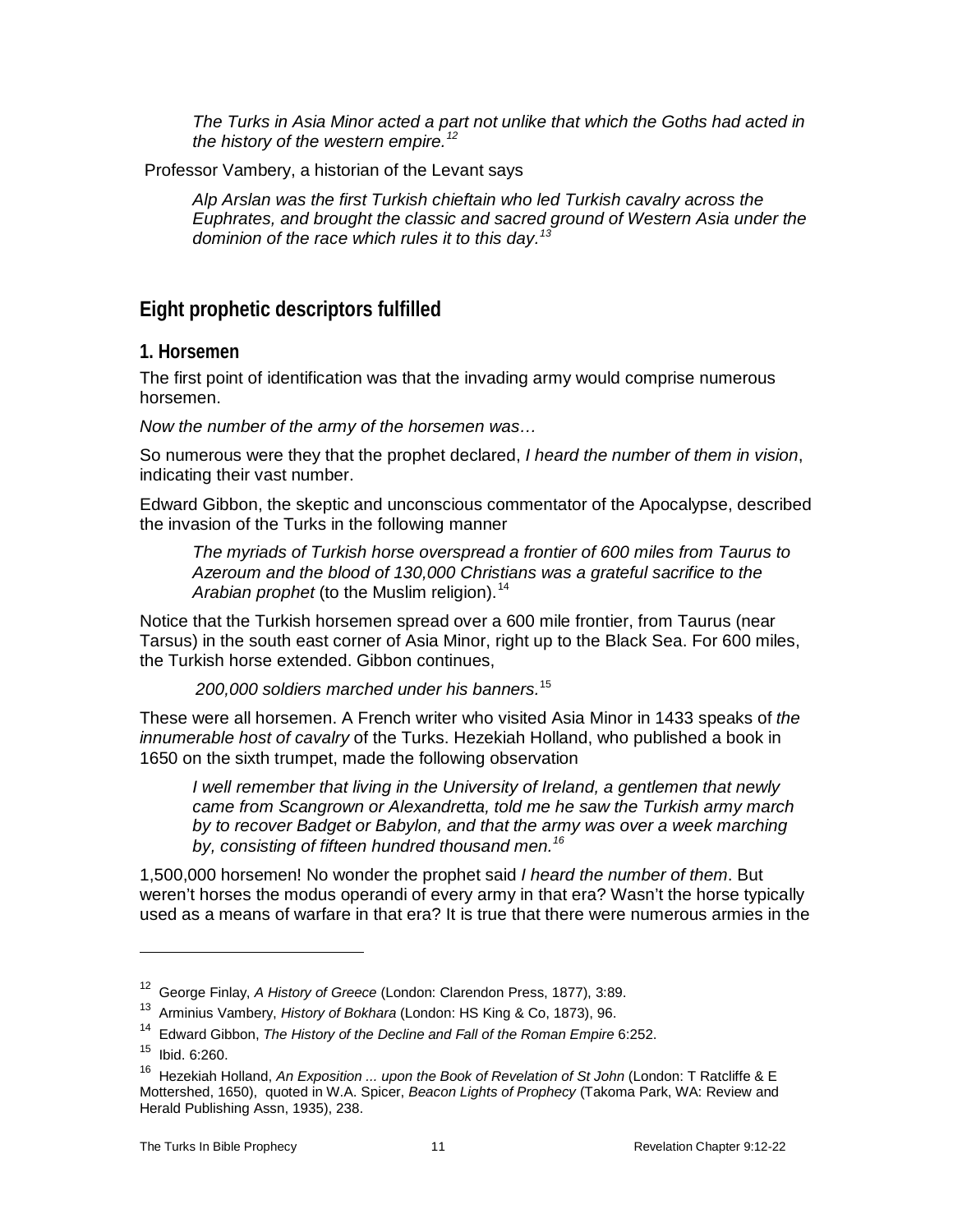world of that day, but none possessed the numbers of horsemen that the Turks did. In contrast to the Turkish armies the European armies consisted mostly of foot soldiers, and the cavalry elements were comparatively small compared with the rest of the army.

#### <span id="page-11-0"></span>**2. Method of numbering**

*… the number of the army of the horsemen was two hundred million. v16*

In the Greek this number reads *myriads of myriads*. Various scholars confirm this view using both external and Biblical evidence. In the Old Testament this was one way of numbering.

*…may you become the mother of thousands of ten thousands. Genesis 24:60*

The original is thousands of myriads.

*Return, O Lord, to the many thousands of Israel. Numbers 10:36* (margin: ten thousand thousands)

The Hebrew reads *myriads of thousands.*

*…A thousand thousands ministered to Him; Ten thousand times ten thousand stood before Him… Daniel 7:10*

The Hebrew reads *myriads of myriads* stood before Him.

What is the significance of this numbering in the sixth trumpet? It was the Turkish method of numbering. They numbered by *tomens*. A *tomen* is ten thousand people, or the number 10,000, or *myriad*. Gibbon himself uses this very term when he describes the Turks. Alluding to Timur the Lame – the leader of the Tartars from Mongolia, he says

*The sea* (the Bosporus) *rolled between the two continents of Europe and Asia and the Lord of so many tomens or myriads of horse was not master of a single galley.*[17](#page-11-2)

Of the Turkish invasion of Asia Minor he says,

*The myriads of Turkish horse overspread a frontier of 600 miles from Taurus to Azeroum.* [18](#page-11-3)

This method of numbering was peculiar to the Turks.<sup>[19](#page-11-4)</sup>

<span id="page-11-1"></span>**2. Colour** 

*…of fiery red, hyacinth blue, and sulfur yellow… v17*

Red, blue and yellow - were these in fact the colours of the uniforms of the Turkish army? Daubuz, an English scholar writing of the time, says:

<sup>17</sup> Edward Gibbon, *The History of the Decline and Fall of the Roman Empire* 7:72.

<span id="page-11-3"></span><span id="page-11-2"></span> $18$  Ibid. 6:252.

<span id="page-11-4"></span><sup>19</sup> Edward B. Elliot, *Horae Apocalypticae* 506.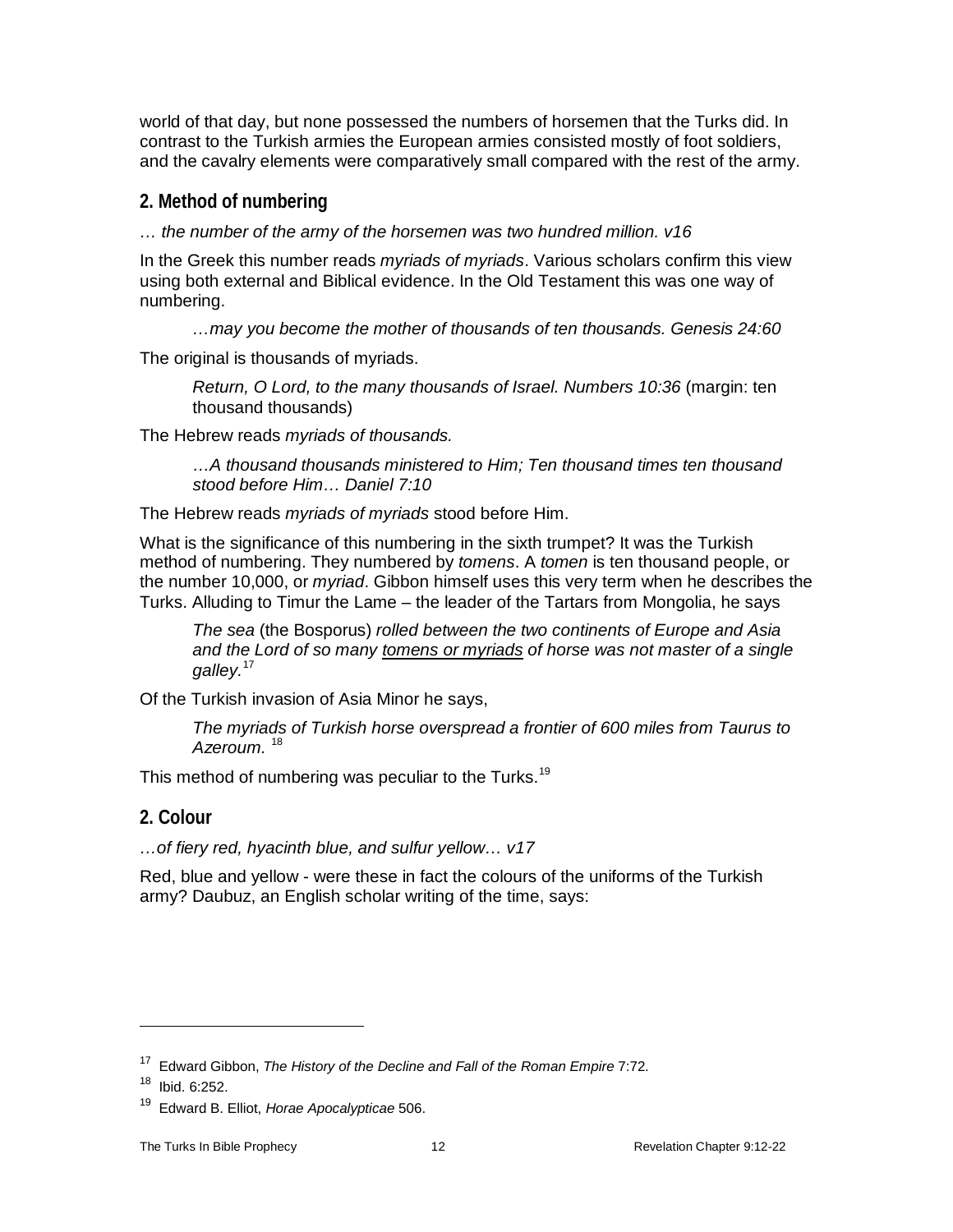*From their first appearance the Ottomans have affected to wear warlike apparel of scarlet, blue and yellow: a descriptive trait the more marked from its contrast to the military appearance of Greeks, Franks or Saracens* (Arabs) *who were contemporary.*[20](#page-12-2)

This third point indisputably identifies the Turks.

#### <span id="page-12-0"></span>**4. Horses' heads like lions**

*…and the heads of the horses were like the heads of lions…*

The *heads* no doubt refers to the Turkish leaders who are described as lion-like. The lion is symbolic of courage and destructiveness. It is significant to note that the Turkish leaders in their titles, as well as their character often used the term *lion*.

*The name of Alp Arslan, the valiant lion is expressive of the popular idea of….the fierceness and generosity of the royal animal.[19](#page-12-3)*

Alp Arslan's successor was named *Kilij Arslan* which means *the noble lion*. Another writer says

*The Turks compare the Grand Seignior (their king) to the lion and other kings* (of other nations) *to little dogs.*[21](#page-12-4)

Gibbon again says

*It would be superfluous to praise the valour of a Turk.*[22](#page-12-5)

The Anzacs in 1915 were very much aware of the courage and fighting qualities of the Turk in modern times.

#### <span id="page-12-1"></span>**5. Horses' mouths which issue destruction**

The method of killing was via an issue from the horses' mouths.

*…and out of their mouths came fire, smoke, and brimstone. By these three plagues a third of mankind was killed - by the fire and the smoke and the brimstone which came out of their mouths.*

A *third* denoted the third part of the Roman Empire.<sup>[23](#page-12-6)</sup> At this time it was the Eastern division of the Roman Empire, Eastern Rome. Under the fifth trumpet the Arabs were to torment Eastern Rome but under the sixth trumpet the Turks were to slay Eastern Rome. That meant to destroy it as a political power. To accomplish that, it would mean striking at the heart of the empire – the capital - which was Constantinople.

The great city of Constantinople had stood for 1100 years. Eight determined attempts had been made to capture it, but in vain. It seemed as if it would last forever. However the Turks, when they conquered Asia Minor, being Muslims and fanatically opposed to

<span id="page-12-2"></span><sup>&</sup>lt;sup>20</sup> Ibid. 508 (quoting C. Daubuz, A perpetual commentary on the Revelation of St. John (London: Benjamin Tooke, 1720).

<span id="page-12-3"></span><sup>19</sup> Edward Gibbon, *The History of the Decline and Fall of the Roman Empire* 6:253.

<span id="page-12-4"></span> $21$  Ibid. 6:72.

<span id="page-12-5"></span> $22$  Ibid.6:248.

<span id="page-12-6"></span><sup>23</sup> Refer to chapter 13, *Visogoths, Vandals, Huns & Heruli*.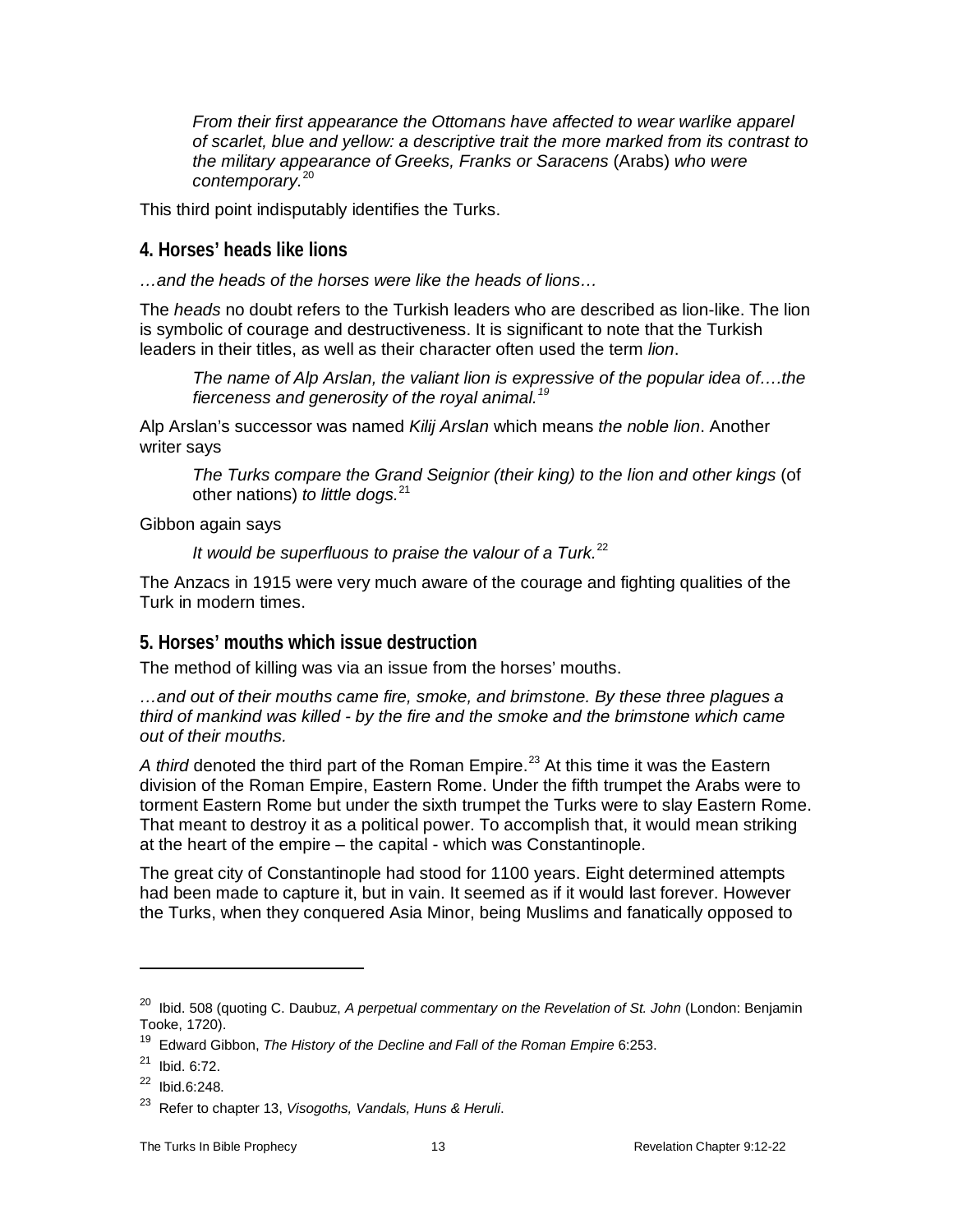Christianity, especially the apostate Christianity centered in Constantinople, were determined to capture the city. Because of this they became a terrible threat to Europe.

Initially the Turks crossed the Bosporus, bypassed Constantinople, and ravaged the territories of Greece and beyond. J.H. Newman in his lectures on Greece said

*No race cast so broad and dark a shadow on the page of ecclesiastical history.*[24](#page-13-0)

A Turkish historian wrote,

*The Turkish invasion was a scourge far heavier than that of the Saracens. While the latter, when bent on permanent conquest, offered the tribute as alternative to the 'Koran or the sword', the Seljouks were mere savages who slew for the pleasure of slaying…. Never, probably even in the thick of the Teutonic* (Gothic) *invasions of the fifth century, was so much harm done in ten short years, as in Asia Minor during this period of 1071-1081. By the end of the latter years the flourishing themes* (areas) *which had been for so long the core of the East Roman realm had been reduced to mere wastes. Thirty years after (the battle of) Manzikert, when the armies of the crusaders marched from Nicaea to Tarsus, right across the ancient heart of the empire, they nearly perished of starvation in a land of briars and rivers.* [25](#page-13-1)

This reveals the destructiveness of the Turks. They destroyed like the lion. As Lord Houghton wrote,

*Think of that age's awful birth, When Europe echoed, terror-riven, That a new foot was on the earth, And a new name came down from heaven.*

The Turks certainly filled Europe with fear and terror.

*For many a year the church bells of Germany called the people to pray for deliverance from the Turks.*[26](#page-13-2)

#### **Aid for the Protestant Reformation**

It is fascinating to learn that the Ottoman Turks in particular were, by contrast, of great assistance to the Protestant Reformation. When the Turks were invading Europe, King Charles V of Spain was Emperor of the Holy Roman Empire. This was the Roman Catholic political empire of the Middle Ages. Protestantism had risen in 1517 and hundreds of thousands of people had left the Mother church to become Protestants.

Charles V, being a devout Roman Catholic, was earnestly persuaded by his church to not only sternly oppose the Protestant faith, but to destroy it.<sup>[27](#page-13-3)</sup> But whenever he advanced to attack the Protestants, so often tidings would come that the Turks were on the attack and Charles would be forced to turn away from the Protestants and march against the Turks. History is very clear that had it not been for the Turks, Protestantism would never have survived. As one scholar says

<sup>24</sup> John H Newman, *Lectures on the History of the Turks* (Dublin: Charles Dolman, 1854), 122.

<span id="page-13-1"></span><span id="page-13-0"></span><sup>25</sup> CWC Oman, *History of the Art of War* (New York: Putnam's, 1898), 222.

<span id="page-13-2"></span><sup>26</sup> W.A. Spicer, *Beacon Lights of Prophecy* 239.

<span id="page-13-3"></span><sup>27</sup> Eugene Lawrence, *Historical Studies* Harper, 1876), 96.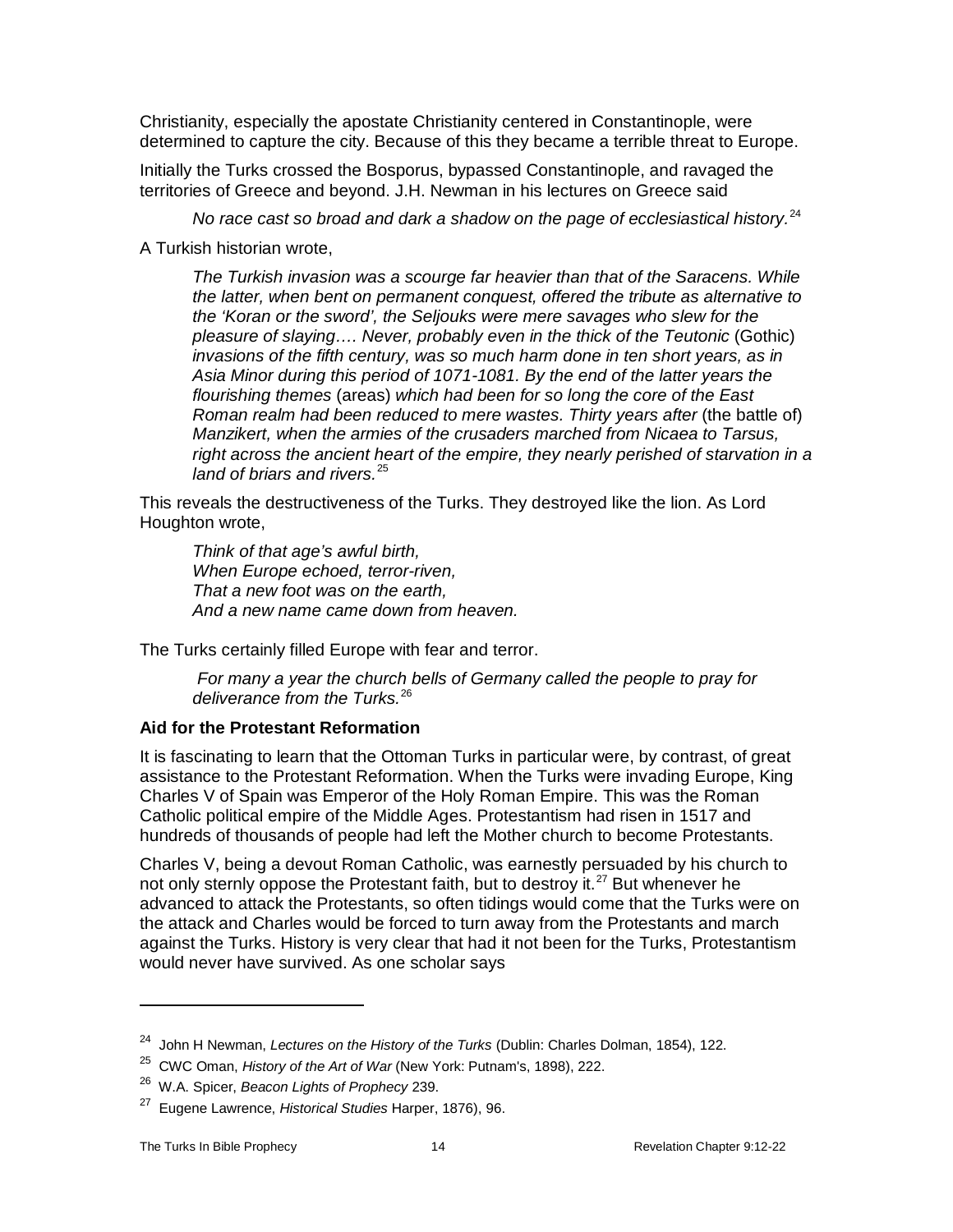*In the 16th and 17th centuries support and encouragement for Protestants and Calvinists… were one of the fundamental principles of Ottoman policy.*[28](#page-14-0)

Another declared

*There would have been no Protestantism had there been no Turk.*[29](#page-14-1)

It has since been revealed that there was an agreement between the Turkish Sultan and some of the minor powers of Europe, including German barons. It was agreed that whenever Charles V would exert his political strength, especially against Protestants, the Turks would attack Europe and divert Charles' attention. No wonder Charles in utter frustration finally buried himself in the monastic life and handed over the kingdom to his son, Phillip II. His last words to Philip were

*Take care that the heretics…were repressed… without regard to any plea in their favour.*[30](#page-14-2)

Philip certainly endeavoured to fulfill the wishes of both his father and his church.

#### **A new weapon of destruction**

We now return to Turkish times of the early fifteenth century. There finally ascended to the Turkish throne a sultan named Mahomet II. He named himself *Hunkiar* which means *the slayer of men*. This he proved to be, for he was responsible for the final destruction of Eastern Rome. His unrelenting resolve was to take Constantinople. He proclaimed

> *I ask a present far more valuable and important - Constantinople.*[31](#page-14-3)

Inspiring the Turkish armies to capture Constantinople he assured them that

*….the door would open to them, by its capture, to conquer the whole of the Greek empire* (Eastern Rome) *[32](#page-14-4)*



Muhammed II  $(1430 - 1481)$ 

His words proved accurate. In preparation for the fulfillment of his heart's desire he studied the latest instruments of destruction with which he might bring Constantinople to its knees. He particularly focused on investigating the potential of gunpowder and artillery - not that any European powers had yet used it successfully. Before long, however, a constructor of cannon deserted to the Turks. This was a windfall for Mahomet, whose first question to him was

*Am I able to cast a canon capable of throwing a ball or stone of sufficient size to batter the walls of Constantinople?[33](#page-14-1)*

<span id="page-14-0"></span><sup>&</sup>lt;sup>28</sup> Hilal Inalcik, *The Heyday and Decline of the Ottoman Empire,* (London, Cambridge University Press, 1970), 1:325-329

<span id="page-14-1"></span><sup>29</sup> Kenneth Oster, *Islam Reconsidered* (New York: Exposition Press, 1979), 72.

<span id="page-14-2"></span> $30$  Ibid.

<sup>31</sup> Edward Gibbon, *The History of the Decline and Fall of the Roman Empire* 7:193-195

<span id="page-14-4"></span><span id="page-14-3"></span><sup>32</sup> E. Pears, *The Destruction of the Greek Empire* (London: Longmans, Green, and Company, 1903), 324.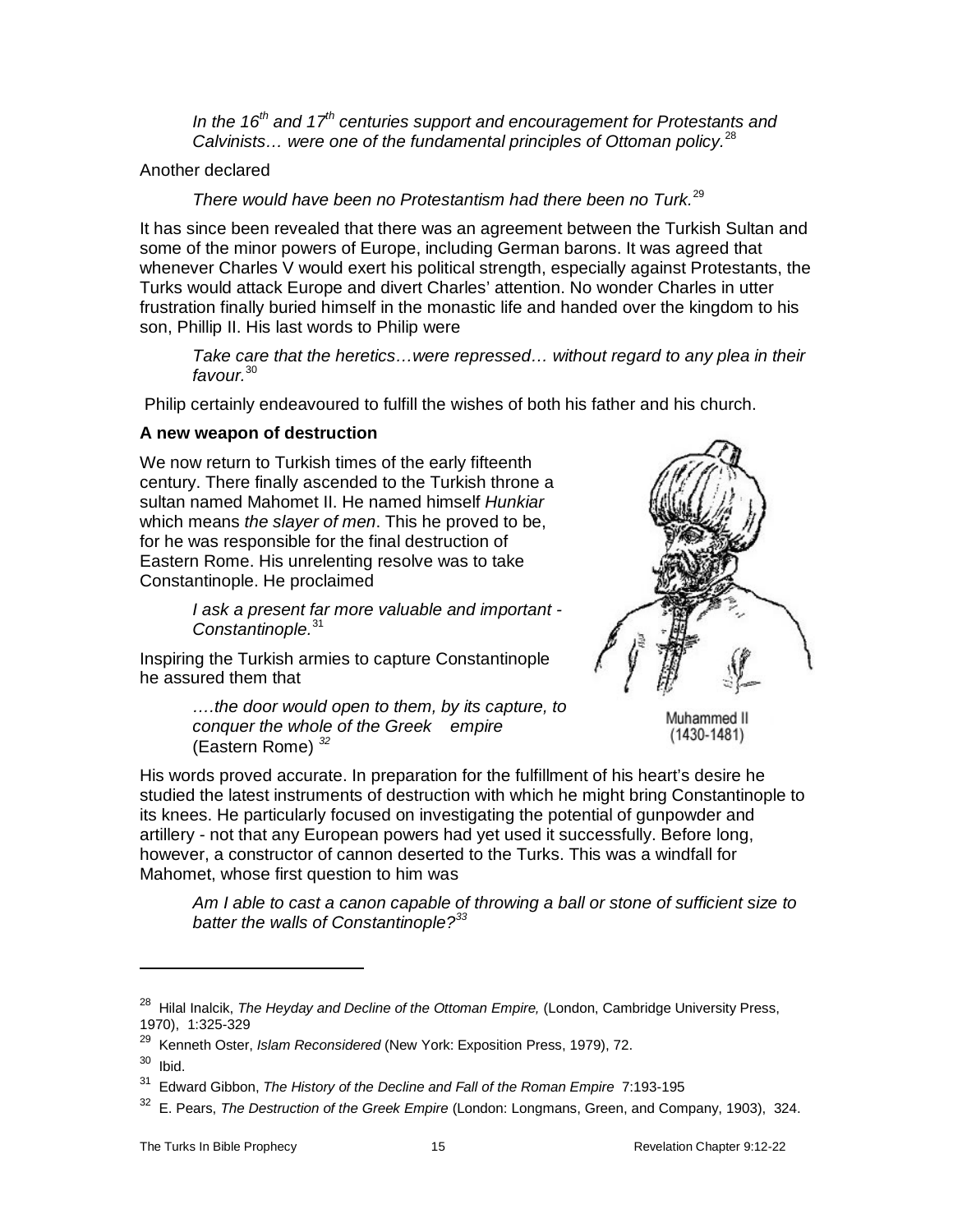The answer was in the affirmative and consequently a foundry was immediately built. Within three months a cannon was produced with a bore of five feet in diameter. It was to blast a 600 lb missile several furlongs and then bury itself in the earth.<sup>[34](#page-15-1)</sup>

#### The prophecy had stated that

#### *….fire, smoke and brimstone came out of the horses' mouths.*

With the invention of muskets the Turkish horsemen acquired the skill of discharging them while charging into battle on horseback. As they charged they fired their muskets. It is reasonable to assume that for the prophet in vision, gazing at these horsemen in the distance, it appeared as if *fire, smoke and brimstone came out of the horses' mouths*.

Many scholars have understood this new type of warfare to be an accurate fulfillment of the prediction. The Turks were the first to successfully employ gunpowder in the prosecution of warfare, perhaps this is one reason this detail is featured in the prophecy.

#### <span id="page-15-0"></span>**6. Power in the horses' heads and tails**

*…their power (or authority) is in their mouth and in their tails; for their tails are like serpents, having heads…*

In Scripture the word *power* may signify *authority* (Romans 13:1). The word *heads* could indicate *rulers* or *leaders* in association with the horse tails.

This is a puzzling symbolism and it has challenged many students of prophecy. How could a horse's tail be associated with a warlike leader? Normally the tail would represent the rear: either those who are followers or those in brought into subjection. In this puzzling symbol we are given remarkable evidence of Turkish identity. The Turks' peculiar ensign – the standard that they used to represent authority, was a horse's tail. From prime vizier to the governors of provinces, the horse's tail was the badge of authority. Elliott says

> *The ensign of one, two or three horse tails that marks distinctively the dignity and power of the Turkish Pasha.*[35](#page-15-2)



According to Turkish history a Turkish general, not knowing how to rally his troops who had lost their standard, cut off a horse's tail and fixed it to the end of a spear. The soldiers, rallying at that signal subsequently gained the victory. Thereafter the horse's tail was used as a Turkish symbol of office.<sup>[36](#page-15-3)</sup>

<sup>33</sup> Edward Gibbon, *The History of the Decline and Fall of the Roman Empire*, 4:339.

<span id="page-15-1"></span><sup>34</sup> Ibid., 7:193-195.

<span id="page-15-2"></span><sup>35</sup> Edward B. Elliot, *Horae Apocalypticae* 514.

<span id="page-15-3"></span><sup>&</sup>lt;sup>36</sup> Ibid. (See footnote).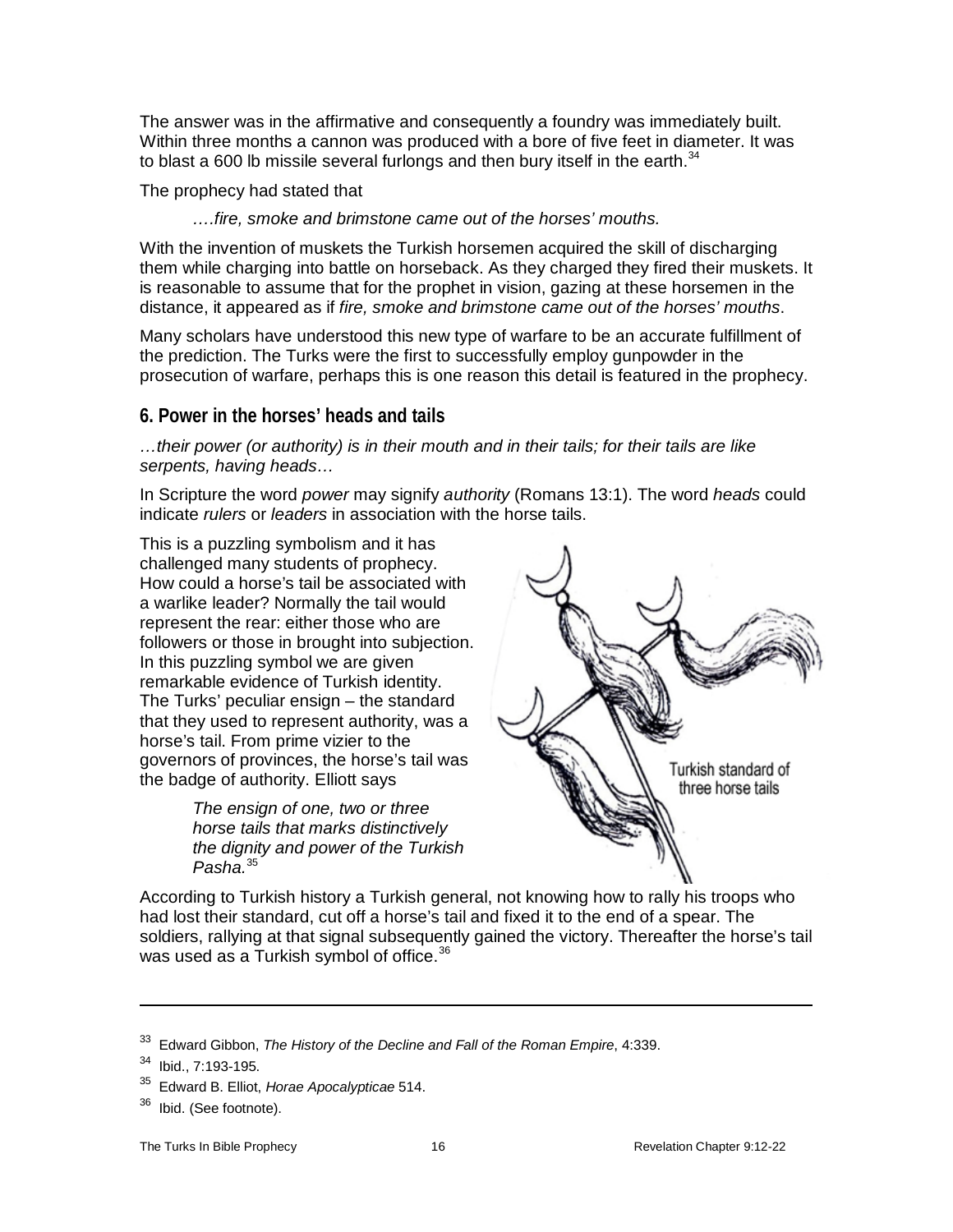A writer on Turkish history in 1842 stated

*The recent overthrow of the Mameluc* (in Egypt) *by the Ottomans* (Turks) *had extended the shadow of the horsetails far along the coast of Africa.*[37](#page-16-1)

When France occupied North Africa, one of its generals summoned a certain tribe to submit to the French after having been under Turkish rule. In response the tribe stated that

*The horse of submission has no tails.*[38](#page-16-2)

This meant that the Turks no longer possessed any form of authority. The prediction continues

#### <span id="page-16-0"></span>**7. Harmful tails with heads**

*…with them* (tails) *they do harm.*

With their tails *they do harm*. Here is an apparent contradiction. They have lion-like heads from which issue fire and smoke and brimstone, that would kill a third of mankind by which they were to destroy Rome.

This verse speaks of *heads* that are connected with the *tails* which do harm. The Greek word for *do harm* represents *committing injustice*. It is believed that this refers to the oppression by the Turkish leaders over those whom they conquered, especially the Christians in Greece. History records the truth of this. Knolls says

*His Bassaes, like ravening harpies, as it were, suck out the blood of his poor subjects.*[39](#page-16-3) (referring to the Turkish Pashas or leaders)

The following is an eyewitness account of Turkish oppression.

*Anywhere is the traveler through European Turkey…that has not with his own eyes witnessed the same? Even now the scene rises in memory before the author, of the long train of a Turkish Pasha proceeding to his Pashalik* (or governorship) *in Greece; which passed him by,… And bright, he remembers, shone the sunbeams on the varied colorings, the 'red, blue and yellow' of the horses, horsemen and foot-retainers, in the procession; and proudly the ensign was borne before the Turkman of two horsetails, to mark his dignity.*

*But associated with the remembrance there rise up other recollections also: the scene of a village, which, on entering it a few days before with his companions, he had found deserted, though with marks of recent habitation; and from which, a straggler emerging from his hiding place informed them, men, women, and children had fled to the mountains, to escape from the visit, on some errand of oppression of one of the officers of a neighboring Pasha. Nor again can the scene be forgotten of other permanently deserted villages… and often with nothing but the silent graveyard in its loneliness, to tell the tale of former life and population. Thus was there set before his eyes how the inhabitants had failed before the oppressions of the Turkman Pashas.*[40](#page-16-4)

<span id="page-16-1"></span> $\frac{37}{38}$  Ibid.

<span id="page-16-2"></span>Ibid.

<span id="page-16-3"></span><sup>&</sup>lt;sup>39</sup> Richard Knolles, *A brief Discourse on the Greatness of the Turkish Empire* (London: TBA, 1610), 487.

<span id="page-16-4"></span><sup>40</sup> Edward B. Elliot, *Horae Apocalypticae* 515-516.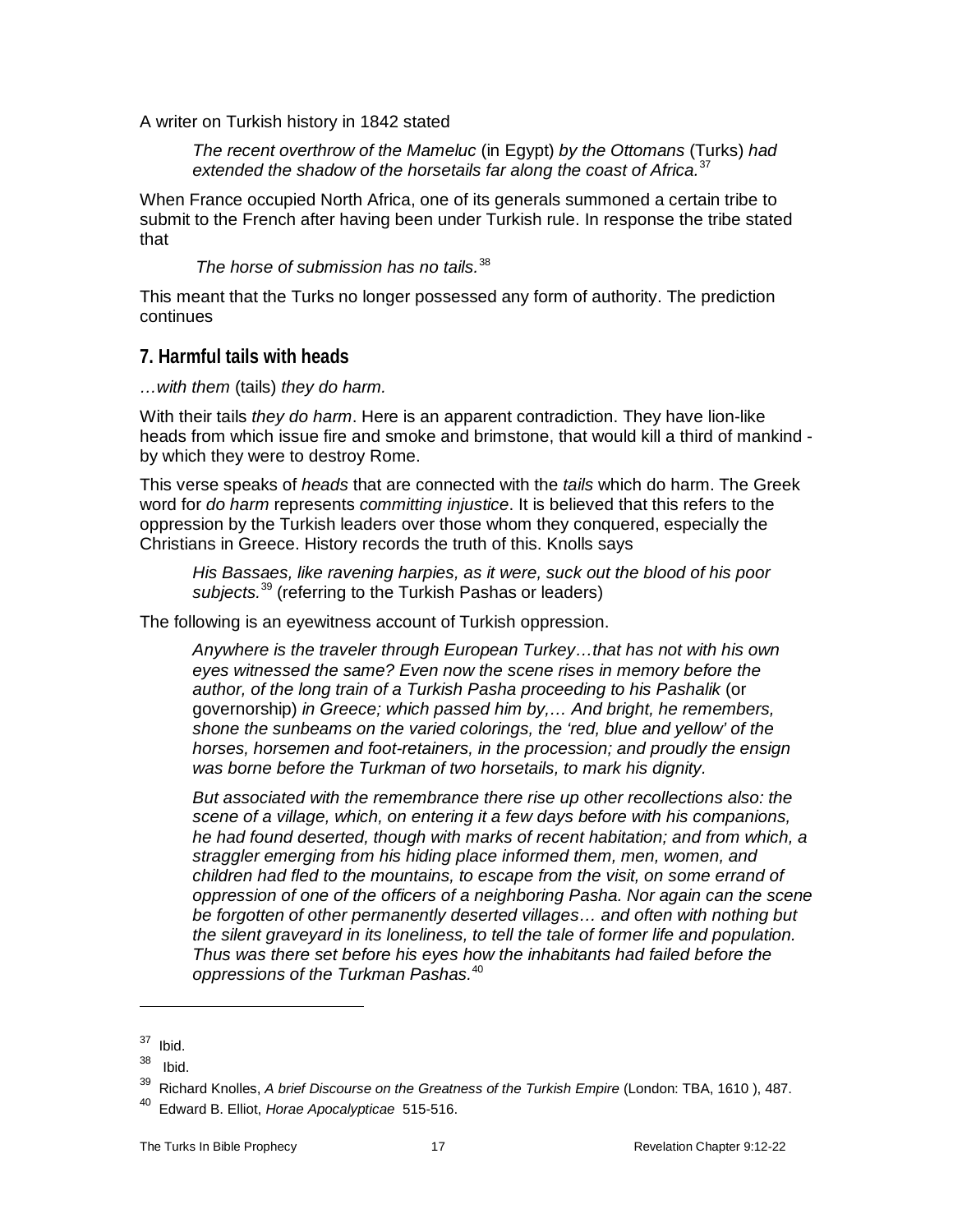The Turkish *heads* associated with *the tails* certainly *harmed* those whom they conquered.

#### **The fall of Constantinople**

We now come to the siege of Constantinople – the final *slaying* of the Eastern Roman Empire. On April 6, 1453 Mahomet II assembled 258,000 men to commence the attack. The inhabitants implored the Virgin Mary for deliverance – this, in itself, is a confirmation of their apostasy. The city was over 20 kilometers in circumference and had 7,000 - 8,000 men defending it. The city was set out in the form of a triangle – two sides ran along the sea (the Black Sea and the Bosporus) and the base of the triangle was protected by a double wall and a trench 100 feet deep and six miles long. This is the area that was attacked by the Turks.

Edward Gibbon describes the attack and reveals how the prediction was fulfilled that *by fire, by smoke and by the brimstone* was the empire *killed*.

*The volleys of lances and arrows were accompanied with the smoke, the sound, and the fire of the musketry and cannon… the long order of the Turkish artillery was pointed against the walls; fourteen batteries thundering at once on the most accessible places… the fortifications which had stood for ages against hostile violence, were dismantled on all sides by the Ottoman cannon, many breaches opened, and near the gate of St. Romanus, four towers leveled with the ground…* from the lines, the galleys and the bridge, the Ottoman artillery thundered on all *sides, the camp and city, the Greeks and the Turks, were involved in a cloud of smoke, which could only be dispelled by the final deliverance or destruction of the Roman empire… the double walls were reduced by the cannon to a heap of ruins "… the Turks at length…" rushing through he breaches… Constantinople was subdued, her empire subverted, and her religion trampled in the dust by the Moslem conquerors.*[41](#page-17-0)

A Turkish historian writing of the same event records

*The Moslems placed their cannon in an effective position. The gates and ramparts of Constantinople were pierced in a thousand places. The flame which issued from the mouths of those instruments of warfare, of brazen bodies and fiery jaws, cast grief and dismay among the miscreants. The smoke which spread itself in the air rendered the brightness of day somber as night; and the face of the world soon became as dark as the black fortune of the unhappy infidels.*[42](#page-17-1)

So it was, as the prophet declared 1350-odd years before, *by these three … by the fire and the smoke and the brimstone* was one third of mankind killed. The Roman Empire was no more.

*There was now no independent Greek state left.[43](#page-17-2)*

<span id="page-17-0"></span><sup>41</sup> Edward Gibbon, *The History of the Decline and Fall of the Roman Empire* 9:203.

<span id="page-17-1"></span><sup>42</sup> Translated from the *Tadg al Tivarikh* (Diadem of Histories) of Saaddedin, the preceptor and historiographer of Murad III, in David's *Grammar of the Turkish Language*, See Literary Gazette No 804, June 16, 1832, p 370.

<span id="page-17-2"></span><sup>43</sup> Edward A Freeman, *The Ottoman Power in Europe* (London: Macmillan & Co, 1877), 116.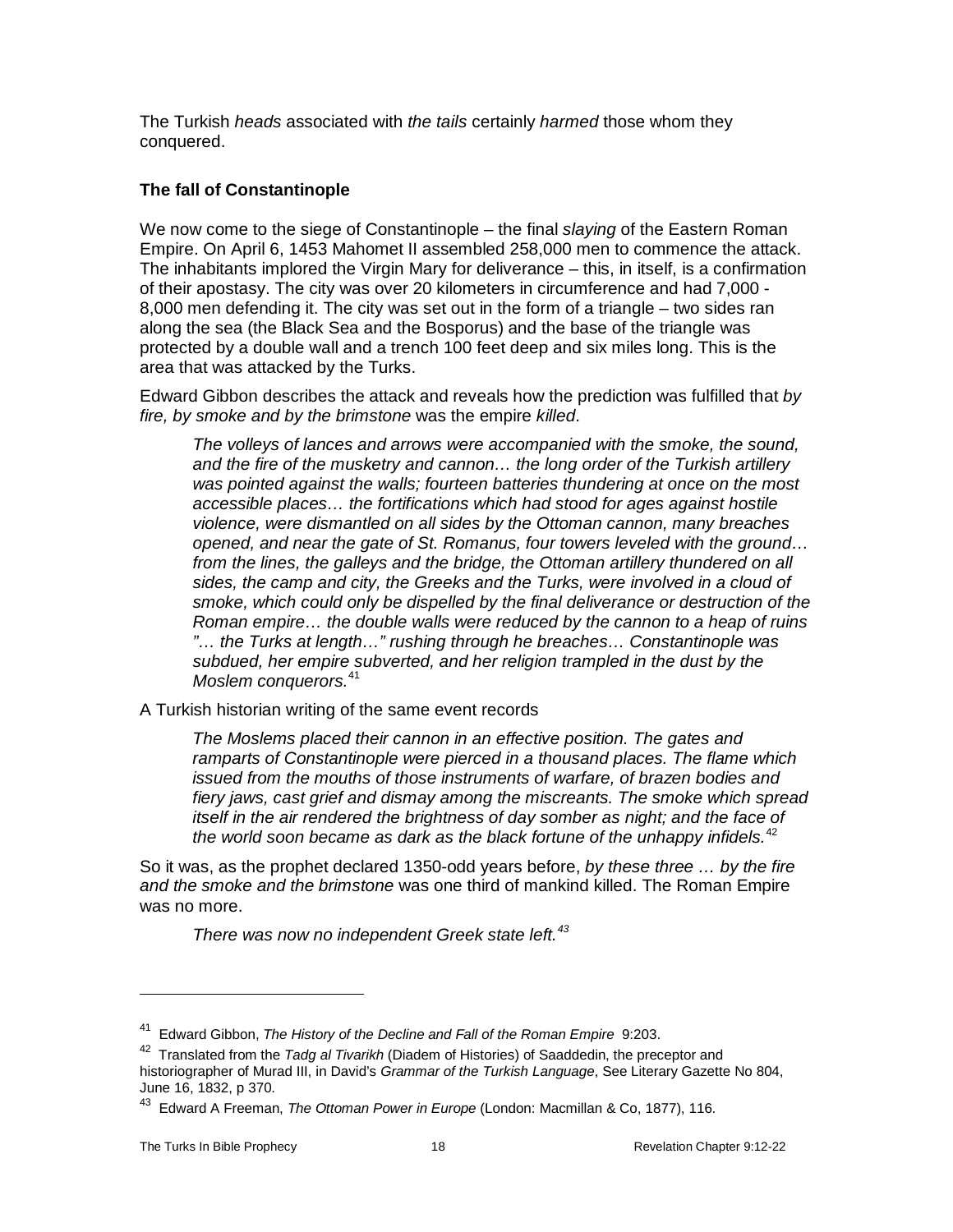#### <span id="page-18-0"></span>**8. The time period**

The period of time allotted for the killing of one third of mankind was to be *for an hour and day and month and year*. The *third* applied at this particular time to Eastern Rome alone.

One interpretation through the years has been that this description of *an hour and day and month and year* simply implies "at an appointed time". The margin reads *at an hour, day, month and year*. Some versions, however, confirm that the above expression represents a period of time and not an appointed time. In other places in Scripture time periods are expressed in a similar way, as in Revelation 9:15.

In describing the 1260 years time period of Papal supremacy, Daniel says it is *for a time, times and half a time* (Daniel 12:7). This equates to three and a half prophetic years or 1260 days, and represents 1260 years, based on the Bible principle of a day representing a year in symbolic prophecy.

Cambridge lecturer E.B. Elliott in his *Horae Apocalypticae* (commentary) on the book of Revelation, has closely examined this expression in the original Greek. He has concluded that it represents a period of time - not an appointed time.<sup>[44](#page-18-1)</sup> If this is the case, then it means that the period allotted amounts to 391 years and 15 days - if we include the *hour*.

We can reverse the order for the sake of clarity as follows: a year, a month, a day and an hour. A Bible year is 360 days which equals 360 years. A Bible month is 30 days which equals 30 years. A day is 1 year. The total is 391 years plus the *hour* which is a 24<sup>th</sup> part of a 360 day year. An hour calculates to 15 days. Altogether the time period is 391 years, 15 days.

This is calculated as follows:

| One year  | $=$ 360 Bible Days | $=$ 360 solar years                              |
|-----------|--------------------|--------------------------------------------------|
| One month | $=$ 30 Bible Days  | $=$ 30 solar years                               |
| One day   | $= 1$ Bible Day    | $= 1$ solar year                                 |
| One hour  | $= 1/24$ of a day  | $= 1/24$ <sup>th</sup> of a year = 15 solar days |
|           | <b>TOTAL</b>       | $=$ 391 years and 15 days                        |

#### **A prediction fulfilled**

In 1840 Josiah Litch, a noted preacher associated with William Miller in The Great Second Advent Movement of 1833 -1844, predicted, on the basis of this time period, that the Ottoman empire would come to its end on 11 August, 1840. He and William Miller believed that both the fifth and the sixth trumpets applied to the Ottoman Empire; that the fifth trumpet applied to the rise of the Ottomans and the sixth applied to the domination of the Ottoman Turks.[45](#page-18-2)

Litch believed that the five month period of torment of the fifth trumpet (150 years) began with the first king of the Ottomans, who was Othman. According to Gibbon, Othman began his career of conquest on 27July, 1299. By adding 150 years to July 27, 1299 Litch obtained the date of July 27, 1449. On that date John Palaeolgus, the Roman

<sup>44</sup> *Revised Standard Version* and *New International Version*.

<span id="page-18-2"></span><span id="page-18-1"></span><sup>45</sup> Edward B. Elliot, *Horae Apocalypticae* 516-522.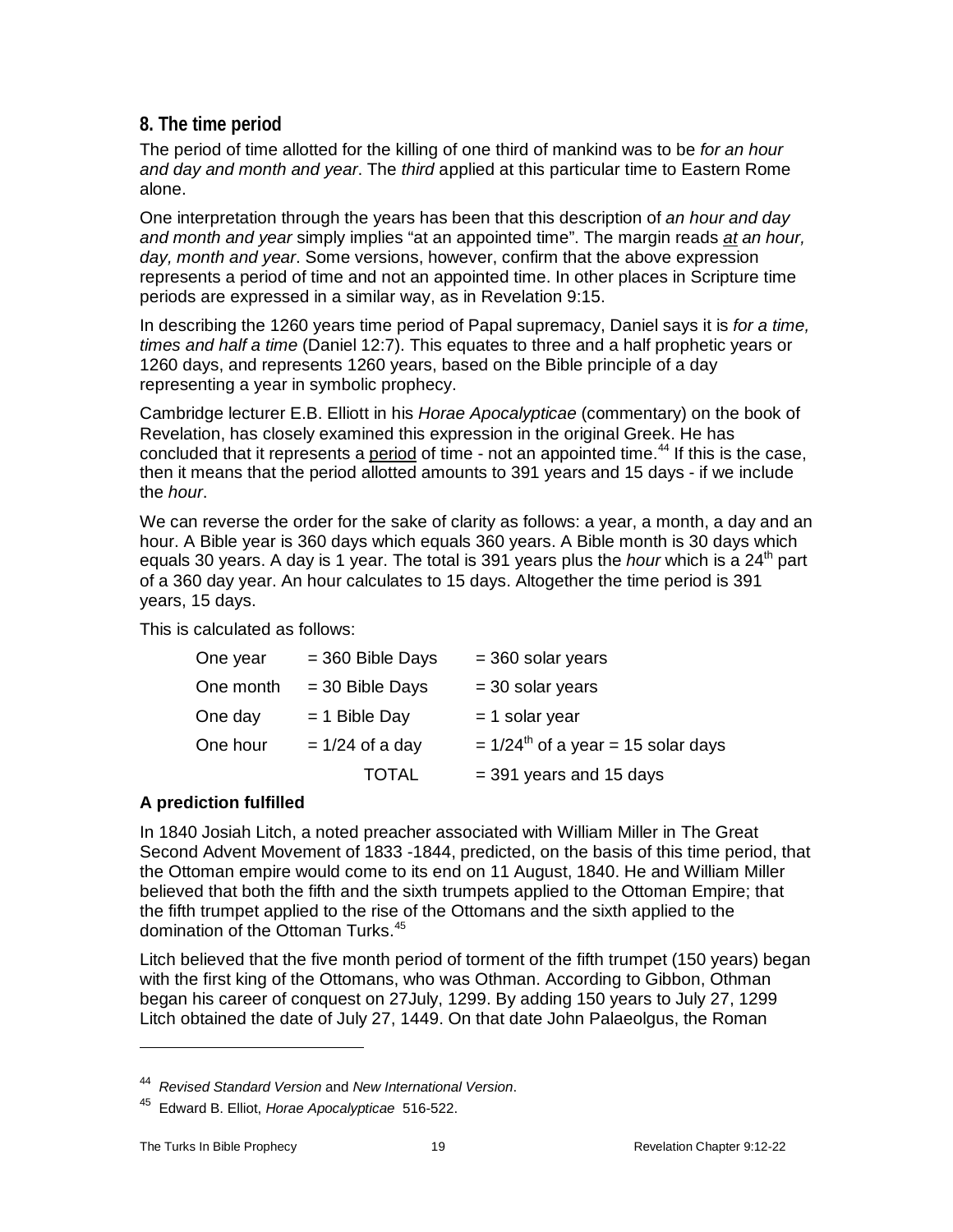Emperor died and his brother Constantine XI was elected in his place. However he could not be crowned except by permission of the Turkish Sultan. This revealed that the Eastern Roman empire had lost its authority and independence. It meant that the Turks were now in control.

Therefore 27July 1449 marks the commencement of the period of *an hour and day and month and year*.

By adding 391 years and 15 days to July 27, 1449, Litch obtained the date of 11 August 1840. His conclusion was historically correct as far as the dates were concerned, and it was fulfilled on the very day. Josiah Litch proclaimed to the world several months before 11 August 1840 that the infamous Ottoman Empire would end on that very date. The world waited and watched. When it was fulfilled to the very day, hundreds of infidels were converted to the Christian faith. It was a dramatic fulfillment of Litch's prediction.

The Spirit of Prophecy refers to this event in the year 1840 as

*another remarkable fulfillment of prophecy….At the very time specified, Turkey, through her ambassadors, accepted the protection of the allied powers of Europe, and thus placed herself under the control of Christian nations. The event exactly*  fulfilled the prediction. When it became known, multitudes were convinced of the *correctness of the principles of prophetic interpretation adopted by Miller and his associates, and a wonderful impetus was given to the Advent movement.[46](#page-19-2)*

Josiah Litch's conclusions were based on the year/day principle – as were William Miller's. (Litch's conclusions regarding the fifth trumpet have been shown to be less reliable - see Appendix B).

The period of 391 years commenced on the very date that Josiah Litch commenced it - 27July 1449 AD. When the Eastern Roman Emperor, Constantine XI, was elected, the fact that he could only take office with the approval of the Turkish sultan meant that the Turks now controlled the empire. Effectively the Emperor's authority and independence were gone - it had been *killed*.

At the fall of Constantinople four years later, the last vestige of the empire was annihilated. With July 27, 1449 as the starting date for the 391 year period, the termination, in accordance with Litch's calculation, was August 11, 1840 AD. On this exact date the Ottoman empire lost its independence at the Treaty of London, confirming the final date of Josiah Litch's prediction. The eighth specification of the prophecy was fulfilled. The time period of 391 years satisfactorily fits the Ottoman power.

# <span id="page-19-0"></span>**Conclusion**

 $\overline{a}$ 

At the conclusion of the sixth trumpet, what are the main points of significance that we should note?

# <span id="page-19-1"></span>**Deal promptly with apostasy**

All the trumpets were judgments on apostasy but it is significant to note that after the judgment of the sixth trumpet Scripture says:

<span id="page-19-2"></span><sup>46</sup> F.D.Nichol, *The Seventh-day Adventist Bible Commentary,* (Washington DC, Review and Herald Publishing Assn., 1957), 8:795.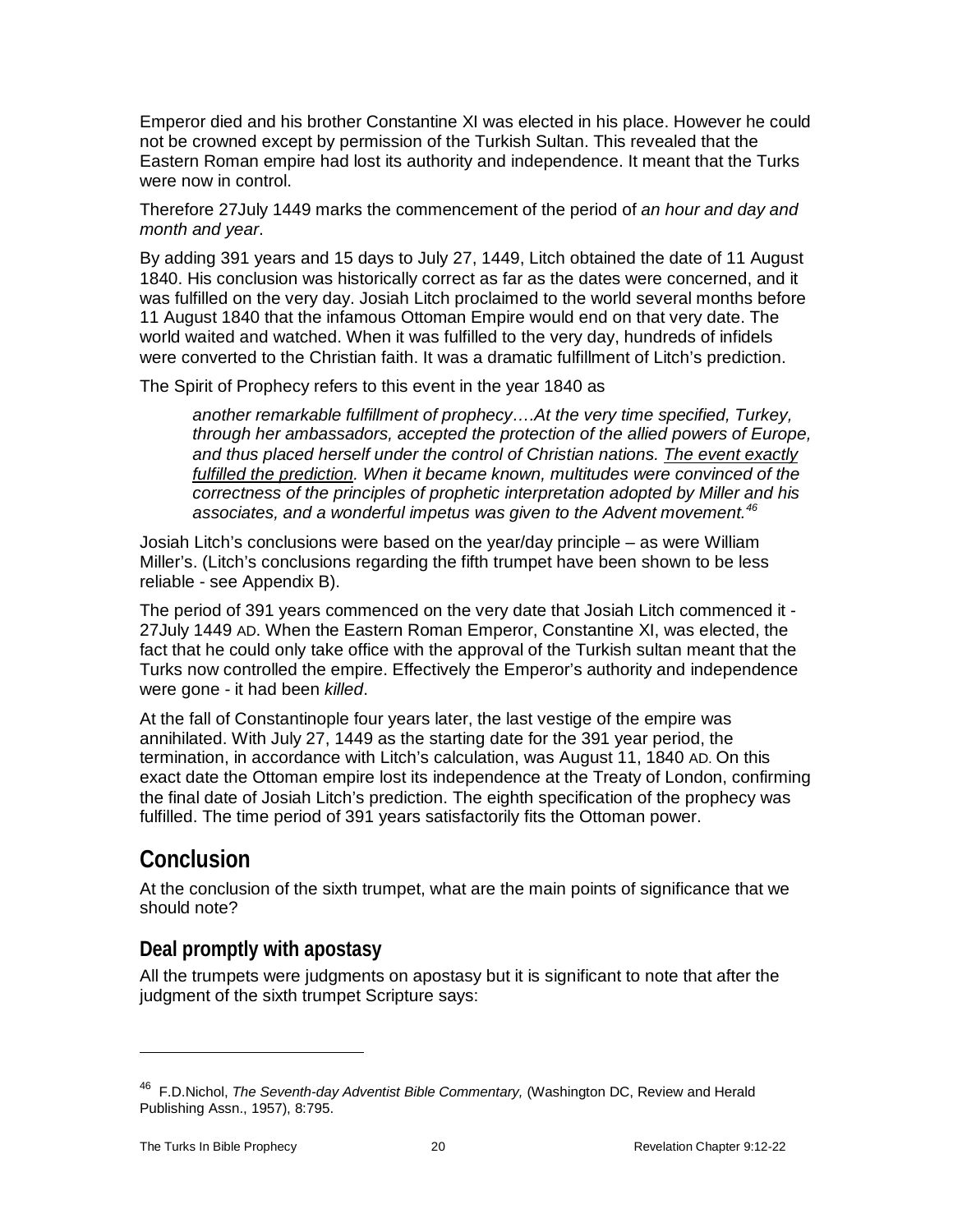But the rest of mankind, who were not killed by these plagues, did not repent of *the works of their hands, that they should not worship demons, and idols of gold, silver, brass, stone, and wood, which can neither see nor hear nor walk. And they did not repent of their murders or their sorceries or their sexual immorality or their thefts. Revelation 9:20-21*

In other words, the terrible judgment by the Turks was completely ineffective in bringing the apostate Christians to repentance.

This is a powerful lesson for the church today. When Christians apostatize, very seldom do they turn back from their apostasy. Very seldom is there true repentance. This is a solemn lesson to those in positions of ecclesiastical responsibility. When apostasy raises its head, it is vital that it receive immediate and appropriate attention, otherwise the damage will seldom if ever be rectified.

#### <span id="page-20-0"></span>**Scripture is reliable**

The sixth trumpet introduces the Turks for the first and last time into the prophetic picture. The Turks did take control of Asia Minor and destroy Eastern Rome. That vast multitude of people who inhabited the central Asiatic mainland played a part in Divine Providence through two groups, the Seljuks and the Ottomans.

This remarkable fulfillment of Bible prophecy by the Turks confirms the reliability of Scripture.

# <span id="page-20-1"></span>**God protects His true church**

The other point of significance is that the Turks were used by heaven to safeguard the Protestant Reformation. As one historian was previously quoted

#### *There would have been no Protestantism, had there been no Turks.[31](#page-20-2)*

It is awe-inspiring to consider that one reason God permitted the millions of Turks to migrate from Asia into the Middle East was to use them as protectors of His people and to keep at bay the powers of apostasy. The Arabs of the fifth trumpet protected the Church of the East from the attacks of the Papal apostasy.<sup>[49](#page-20-3)</sup> The Turks of the sixth trumpet protected the Protestant Reformation from the assaults of the Papal apostasy.

The sixth trumpet concludes the part that the Turks and Turkey play in the panorama of prophecy, in the great controversy between Christ and Satan as portrayed in the book of Revelation. The Turks never again come into the prophetic picture. The conflict from here on moves westward and involves the European powers, the Papacy, the United States of America and finally the whole world. This will be addressed in expositions of Revelation Chapters 10 to 18.

<span id="page-20-2"></span><sup>31</sup> Kenneth Oster, *Islam Reconsidered* 

<span id="page-20-3"></span><sup>49</sup> A.P. Cooke, *Tormented by Locusts for Five Months* (Self-published, 2011), ?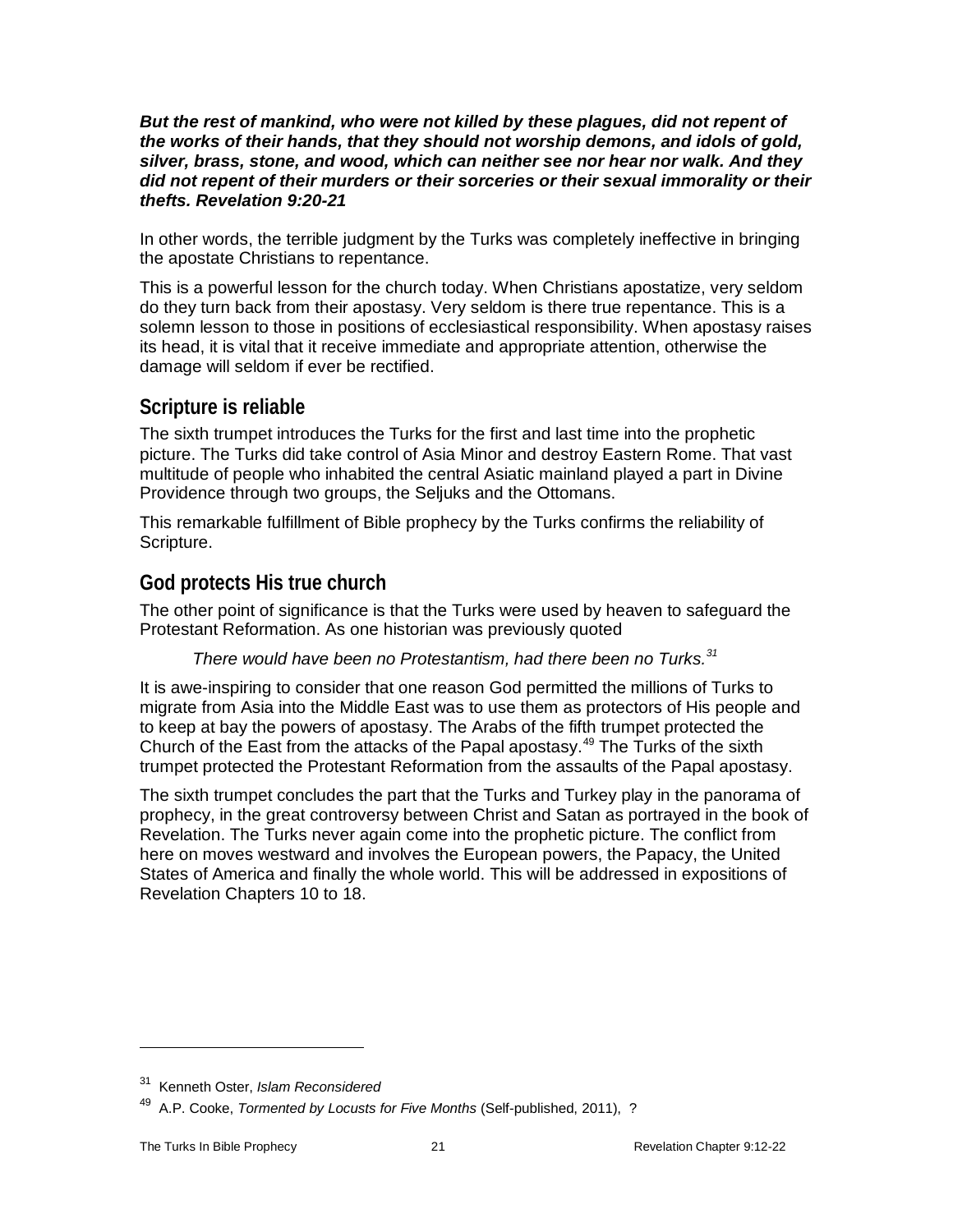# <span id="page-21-0"></span>**Appendices**

# <span id="page-21-1"></span>**Appendix A – Timing of the sixth trumpet**

It is claimed by some on the basis of Hebrews 9:3-4 that the golden incense altar and the censer belonged to the second apartment of the sanctuary and that therefore the period indicated for the trumpets must be after 1844 AD.

The answer to this claim is given in Hebrews 9:6.

*Now when these things had been thus prepared, the priests always went into the first part of the tabernacle, performing the services.*

The morning and evening offering of the incense on the golden incense altar occurred in this daily first-apartment service. This altar stood before the veil in the first apartment (Luke 1:8-9 and Exodus 30:1-8). The fact that the ordinary priests performed the daily incense service also proves that the altar and censers were located in the first apartment, because only the high priests could enter into the second apartment and that was only on one day of the year.

# <span id="page-21-2"></span>**Appendix B – Josiah Litch's application of the fifth trumpet to the Turks**

Since the time of Josiah Litch, further study has identified some problems in certain parts of his interpretation of the fifth and sixth trumpets. Litch held that the fifth trumpet applied to the Turks at their rise, but the current position is that the fifth trumpet applied to the Arabian conquests commencing with Mohammed, not the Ottoman Turks.<sup>[47](#page-21-3)</sup>

This being so, the period of torment of the locust power as understood by Litch needs to be re-examined. The 150 years were not connected with the Turks but with the Arabs, and the first king was not Othman the Ottoman, but Mahomet, the Arabian. The 150 years of torment fits exactly the period of the Arabian conquests. They commenced in 612 AD when the Arabian armies sallied forth to invade Eastern Rome. From that point the period of torment of the apostate Christians of Eastern Rome began. Exactly 150 years later, in 762 AD, the Arabian caliph moved his capital from Damascus to Baghdad, outside the boundary of the Roman empire, and this ended the period of conquest of the Arabs and the period of torment.<sup>[48](#page-21-4)</sup>

<span id="page-21-3"></span><sup>47</sup> Ellen G. White, *The Great Controversy* (Mountain View, CA.: Pacific Press Publishing Assn.,1898), 334-5.

<span id="page-21-4"></span><sup>48</sup> A.P. Cooke, *Tormented by Locusts for Five Months* (Self-published, 2011), 23.